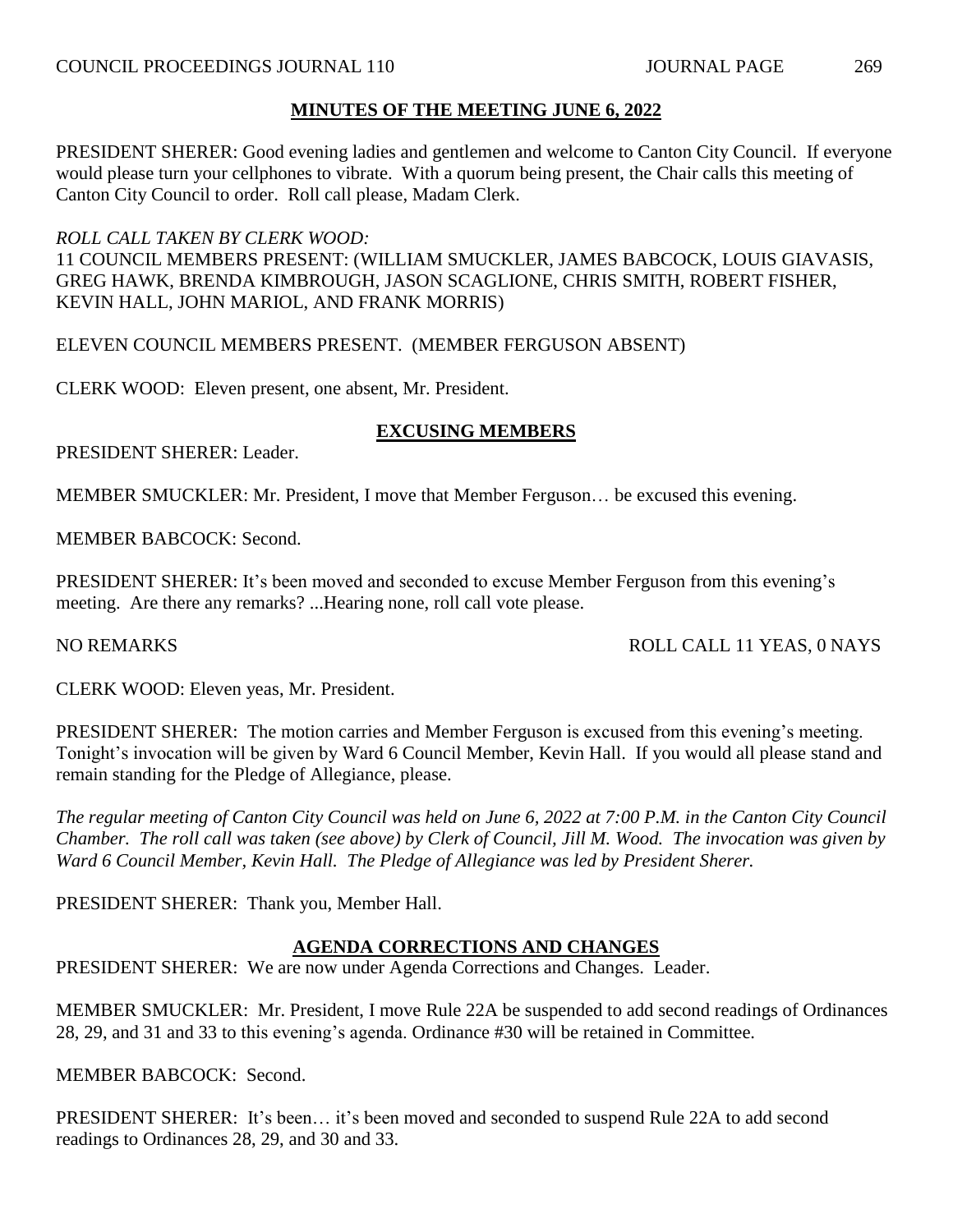CLERK WOOD: 31 through 33.

PRESIDENT SHERER: 31 through 33… through 33 to this evening's agenda. Ordinance 30 will be retained in Committee. Are there any remarks? …Hearing none, roll call vote, please.

#### NO REMARKS ROLL CALL 11 YEAS, 0 NAYS

CLERK WOOD: Eleven yeas, Mr. President.

PRESIDENT SHERER: The motion carries and Ordinances 28 and 29 and 30 through 33 are a legal part…

CLERK WOOD: 31

PRESIDENT SHERER: 31 through 33, I'll get this right eventually, are a legal part of your agenda.

#### **PUBLIC HEARINGS**

PRESIDENT SHERER: We are now under Public Hearings and we have no Public Hearings for this evening.

#### **OLD BUSINESS**

PRESIDENT SHERER: We are now under Old Business, and there is no Old Business for this evening.

#### **PUBLIC SPEAKS**

PRESIDENT SHERER: We are now under Public Speaks and we have five speakers for tonight. And just to make that sure everybody's aware that signs up for Public Speaks I would like to read the Rules of Council. The Public Speaks portion of the agenda shall be dictated to allow public at large to speak on issues pertaining City business at each regular Council meeting. Citizens should be permitted to speak only during Public Speaks… one time during "Public Speaks" per week. Citizens desiring to speak for "Public Speaks" shall sign up with the Clerk of Council by 6:45 p.m. on the evening of any regular Council Meeting on a first-come first-serve basis; except that persons who have spoken during any of the preceding four meetings will speak last after all other… other speakers. The individual shall print his or her name, home address no business or Post Office Box numbers and specific subject matter on which he or she intends to speak. The list shall be available at all times in the Council Office. If not completed as required, the Presiding Officer will not… recognize that particular speaker. During Public Speaks, each speaker shall identify him or herself by name, home address and shall state the subject matter on which he or she intends to speak. Each speaker shall be limited to a maximum of three minutes to present his or her comments. Each speaker shall direct his or her comments to the Presiding Officer. A speaker shall observe all rules… rules of decorum as prescribed in Roberts Rules of Order. No debate, disrespect or obscenities shall be tolerated. The Presiding Officer shall rule in such… shall rule any such indi… individual out of order. The Presiding Officer shall refer all matters raised by the speaker as follows: Any legislative questions may be answered by the appropriate Cou… Council Committee Chairman or affected Ward Councilmember. Any administrative questions may be answered by the Mayor or the appropriate administrative staff member and any other questions may be disposed of at the discretion of the Pre… Presiding Officer. I just want to make sure everyone that signs up for Public Speaks is aware of the Rules for Council. Our first speaker for tonight… thank you… is Ms. Jeana Dillard. Is Ms. Dillard in the… in the room this evening. Alright moving on, our next speaker will be Mr. Eric Resnick. Mr. Resnick could you please step forward and gives us your name and residential address please.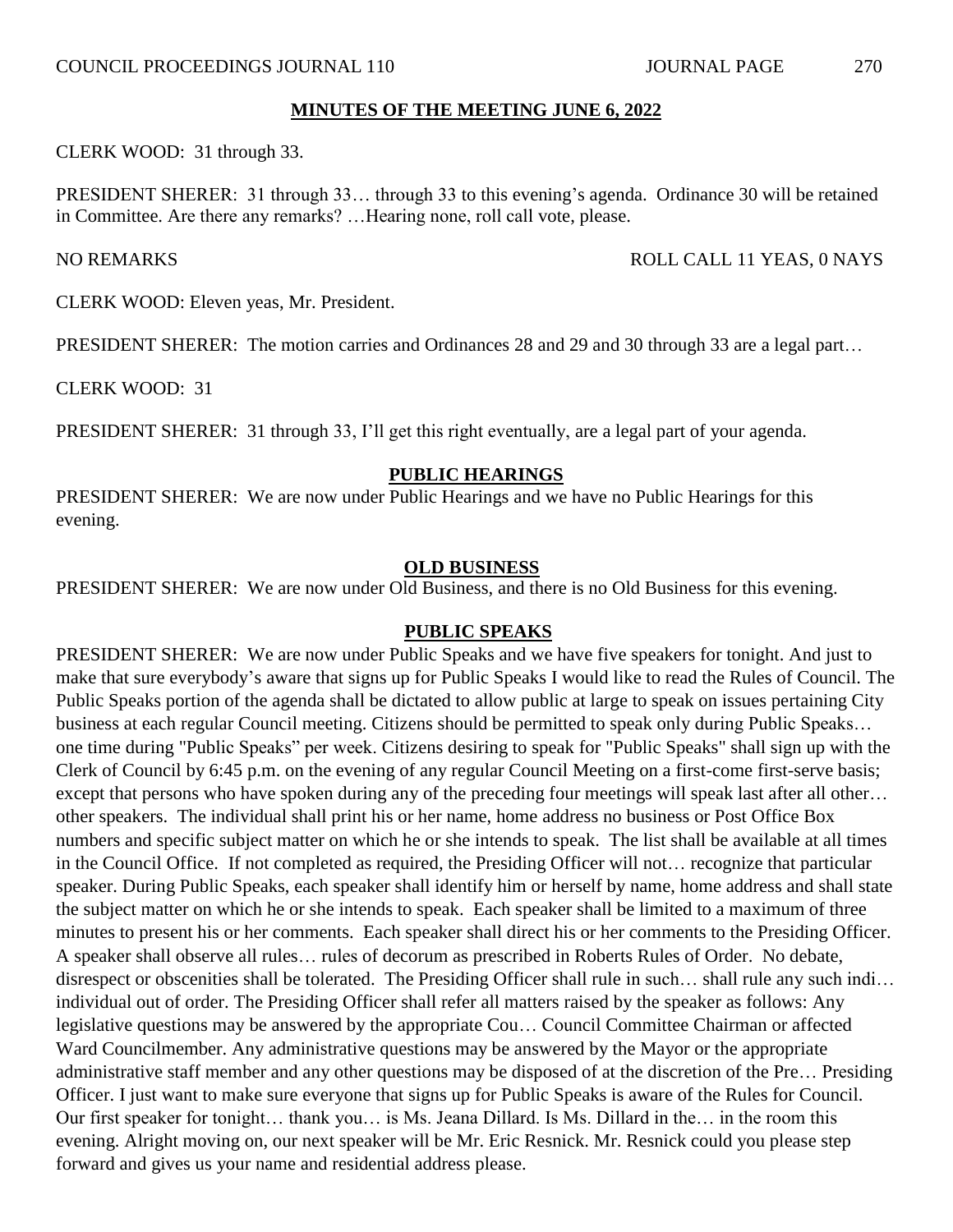ERIC RESNICK: Thank you, Mr. President. It is Eric Resnick and the residential address is 1828 Grace Ave. NE and it is good to be here. And tonight I come to speak to you about Ordinance #33. This is a subject that I have spoken about a number of times here and tonight I really just have a couple of requests. Number one, when you vote on this, understand that the money that you are abating on this property has absolutely zero adverse effect on the city's general revenue fund. But it does have an adverse effect on the Canton City School Districts general revenue fund. That said, I think that um… I understand the law that allows these things well enough to know that there is a… what is called a but for clause in them. Which essential says that this applicant business plan but for this tax abatement would fall flat on its face and fail. That is the req… I have never been told that I am wrong about that. People have argued with me about the merit of the general policy of tax abatements but never about that specific point. Now ironically I'm not going to stay here this evening. I'm going… I'm… I'm part of a program tomorrow that is about ensuring that the State in the next budget uh… fully funds this… the uh… the Fair School Funding program that… that our schools rely on tremendously and I still have a little bit of homework to do. So I'm not going to stick around for the vote but I'm asking you to be able to ask and answer for yourselves, as I talked to a couple of you about this. Be able to ask and answer for yourselves whether or not they've answered that question and more importantly to… to answer the public as to whether the applicants for this tax abatement have answered that question sufficiently. That their business plan is so… is such that were not for this abatement, they would fail wildly. And finally I would like to support… I would like to support the Williams family in their cause in getting justice from this City. Thank you.

PRESIDENT SHERER: Thank you Mr. Resnick and Mr… Eric just for clarification Council is not voting on that tonight. So just to let you know so…thank you… but thank you for coming. Alright out next speaker is Mr. Jason Cousins. Mr. Cousins could you please step forward and gives us your name and residential address please.

JASON COUSINS: Jason Cousins, 2307 10<sup>th</sup> St Canton SW.

PRESIDENT SHERER: Thank you.

JASON COUSINS: I'm here on behalf of the Williams family, my cousin that was killed by police here in January. We've had issues with people here said oh we reached out to the family, oh we been to the family's house. And still six months later none of you all reached out and if you do reach out Mr. Mayor. You reach out for your false… false pretenses for whatever choice you made three or four week ago when you called. When you had someone contact Mrs. Williams and say you would like to have a conversation with her. We have the attorney call you because you won't get a one on one to make up nothing that nobody has said and you tell the attorney oh I have no wishes to talk with you at all. So… what is it that you could say to Mrs. Williams that you couldn't say in front of hi... her Council. Secondly, BCI's report is what we have been waiting on, May  $17<sup>th</sup>$ BCI made their ruling. Y'all still haven't informed this family what BCI's ruling is instead oh the prosecutor sent it over to the grand jury to see what the grand jury is going to want. What the grand jury is going to do, if they are going to indict or not. You know fair is fair and Right is right man. Like I said they say you suppose to look men in the eyes when you talk to men. So I'm making sure each one of you all know I'm looking y'all in the eyes man. Y'all very disrespectful to be people that supposed to run the city and uphold righteousness. Y'all sitting around talking about oh we don't have these funds, we don't have that. I got all your records on what you spend yearly down here… billions. Y'all got the Hall of Fame here, y'all got something great here man. Y'all got a legacy here that if you don't do the right things, your legacy going to be destroyed in Canton. Because this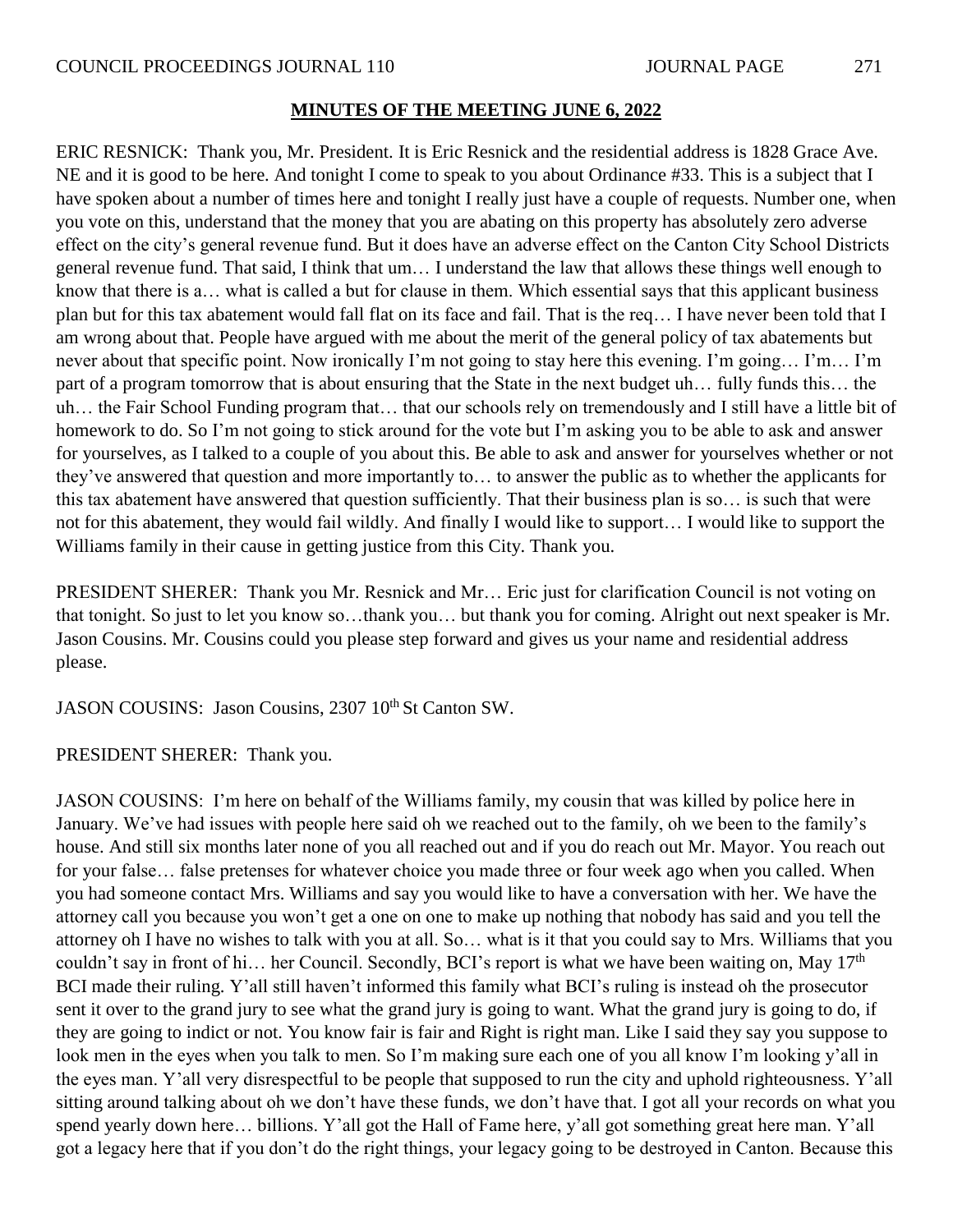not going to stop, this going to keep on going to Washington. This going to keep on going, and going, and even when y'all get through. It's going to keep on going because even if justice does come it's going to be no justice until the laws change and until you make the right choices about who you put in our community to police us. It took y'all six months for BCI to make a decision bout a man running from this side of the house to this house saying he felt his life was treated. Well if I feel my life is treated I don't run towards the treat I run away from it. Y'all can sit here and play these games and keep on playing like we ignorant. Man no, we far fetch from it. Justice needs to be given to my family. Secondly, peaceful protest we ain't tore up nothing, we ain't acted weird, we ain't did nothing wrong. Hall of Fame Centennial Plaza is a part of that. They have a clause in their laws and their rules for them that you are allowed. Freedom of Speech and protest and press on their property. I was arrested on their property for saying a word, during my protest. Violation of my first and fourth cons... amendment rights. Then we go to court about it and instead of them saying oh well look we're going to deal with this. No we…it… it came from higher up they… they told us to pursue it the furthest… to the furthest most. So we going to trial about something that y'all know our police officers wrongfully arrested us for. We had videos of saying the same things over and over in front of y'all police and we never been arrested for it. Until it gets at Centennial Plaza, where my rights say that I have the right where I was standing at to say what I'm saying.

PRESIDENT SHERER: Mr. Cousins could you please bring your remarks to a close, please.

JASON COUSINS: Y'all need to recognize what is real in this city and what isn't real. Justice is not some money. Justice is right, it just don't change for just us. It need to change all the people. So we asking y'all to do the right thing and pick out how y'all picking y'all police to commun… to run our community because we don't have a community because they scared of the people shooting and scared of the police shooting...

PRESIDENT SHERER: Out of respect for the rest of the speakers tonight, Thank you.

JASON COUSINS: You only had two you had no program remember.

PRESIDENT SHERER: Thank you… Thank you Mr…

JASON COUSINS: So rush the people.

PRESIDENT SHERER: Thank you Mr. Cousins. Our next speaker is Ms. Skylark Bruce. Ms. Bruce could you please state your name and residential address please.

SKYLARK BRUCE: My name is Skylark Bruce and I live at 2216 Bollinger Ave NE. I'm sure everyone of you is tired of hearing the same thing with slight variations at every Council Meeting. I sure don't like bringing the same message about the murder of James Williams, how Robert Huber should be fired arrested, and charged. I would love to move on beyond the ridiculous charges brought against Jason Cousins and Destiny Jackson. I would be thrilled to have a totally new and different matter to address. I'd like to be able to congratulate you for something… anything. But I can't help that all this continues to be relevant. The inaction and taskless support for unjustice systems in this room, are to blame for that. Every time you reorganize the meeting agenda to put accommodations before public speaks, something is fishy. You don't want the people that you pat on the back to hear what else is going on in the city. Someone or something apparently has you all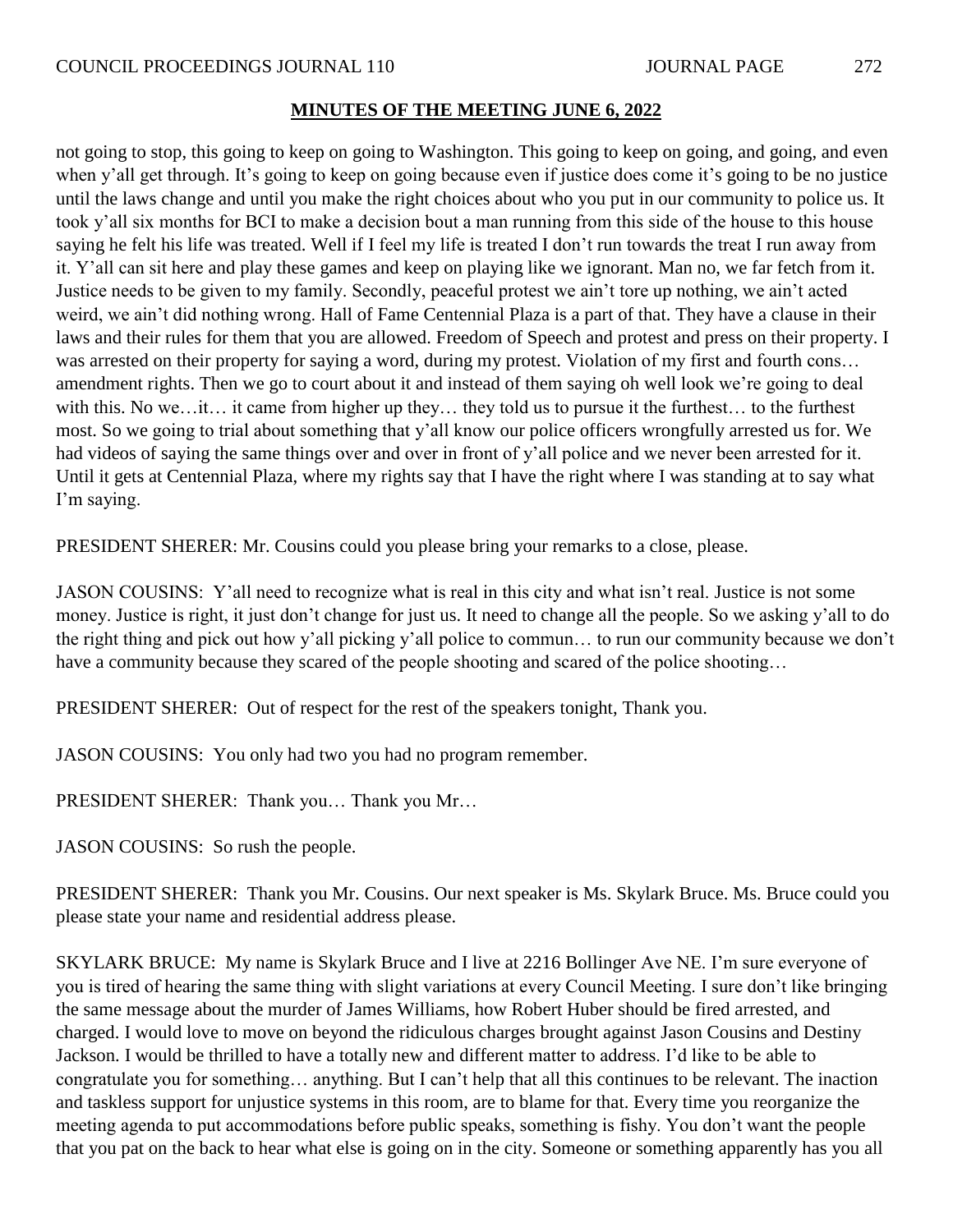quaking in your boots. Previously I believed that some of you on Council might be decent people with backbones, it's very hard to believe that now. Who has so much control over you that you don't even raise your voice to injustice. There is still time to prove me wrong. Urge the prosecutor to drop the charges against Destiny Jackson and Jason Cousins. Don't give me to the opportunity to… to testify in court as a witness to these alleged crimes. The correct person to arrest and charge is Robert Huber. Saying words on a public street in a political protest is not a crime but murder is. An officer breaking police policy shouldn't be swept under the rug either. Stop hiding the truth. The lies and the deception are attempts at cover ups and it's disgusting. Marquetta Williams and her children deserve better. The black residents and visitors to this city deserve better. Everyone who's suffered police brutality in this city deserves better. Justice for James.

PRESIDENT SHERER: Thank you Mr. Bruce and our last speaker for this evening is Ms. Ida Ross Freeman. Ms. Freeman could you please state your name and residential address please.

IDA ROSS FREEMAN: Yes. Good evening, Ida Ross Freeman 1129 7<sup>th</sup> NW Canton, Ohio. I want to talk about the police. Our Police Department needs to be reformed. I was hoping that a police retire… as… hoping that as police retire in… and the new ones that are replacing them will bring about changes we need. Old officers had an ingrain attitude that those being arrested were all dirt bags and therefore treated as such. We must remember why the Police Department was developed, to regulate, control, and catch run away enslaved people… population. Each generation of police improved to… to some degree. You would think that the retiring and leaving out bad officers by now there would be a complete change. My concern is that we hav… we here do not follow the national guidelines and rules in policing. Last week the DOG... the DOJ passed an executive rule in regards to the no chokehold in reference to George Floyd and no knock warrant in ref… in reference to Briana Taylor. Which is a voluntary guide for national policing to follow… follow… was signing up to follow. You have to volunteer… a… which is a volunteer guide for national policing to follow was signing up to follow this. It's not mandatory but with… with our policing by the way I am… I and my group are… by the way I and my group are concern about and re… and reject uh… Eight Can't Wait rules. Without our input or discussion rules like this should be discussed in the community by the community, inclusively of the community. We could really learn from something from George… John Lewis philosophies Good Trouble. Thank You.

PRESIDENT SHERER: Thank you, Ms. Freeman.

## **INFORMAL RESOLUTIONS**

PRESIDENT SHERER: We are now under Informal Resolutions and we have three for this evening. Madam Clerk, would you please read Informal Res… Resolution #1, by title.

1. MAJORITY LEADER SMUCKLER: AUTHORIZE AND DIRECT THE SERVICE DIRECTOR TO OPEN ONE OR MORE PURCHASE ORDERS IN AN AMOUNT NOT TO EXCEED \$49,730.66 TO WENGER EXCAVATING, INC FOR THE YALE AVE. NW STORM SEWER INSTALLATION. – ADOPTED

PRESIDENT SHERER: Leader.

MEMBER SMUCKLER: Mr. President, I move we adopt Informal Resolution #1.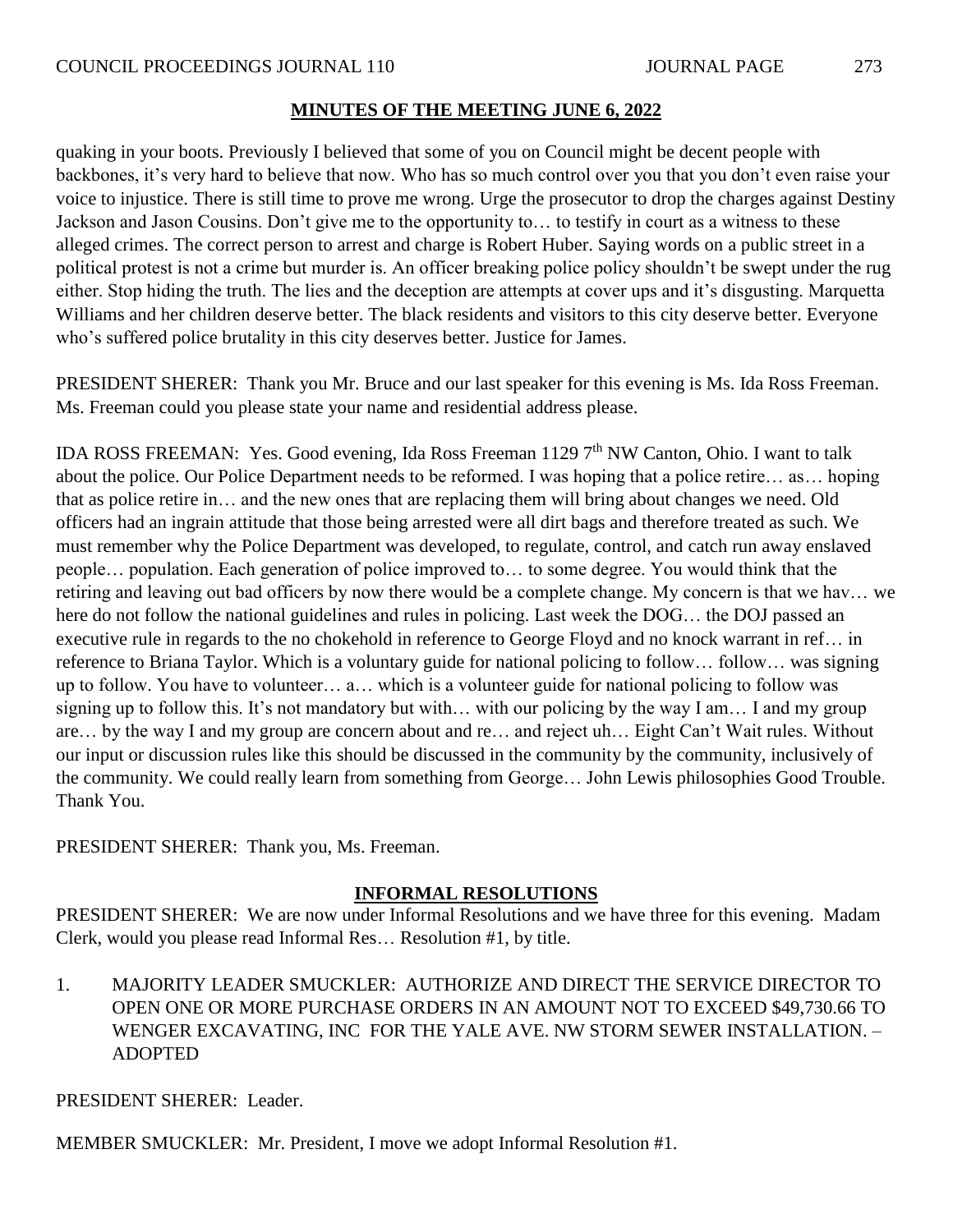MEMBER BABCOCK: Second.

PRESIDENT SHERER: It's been moved and seconded to adopt Informal Resolution #1. Are there any remarks? …Hearing none, by… by voice vote, all those in favor, signify… *(Yelling from Audience)*… hang on for a second. Let's try that one more time. …Hearing none, by voice vote, all those in favor, signify by saying aye. Those opposed no.

NO REMARKS RESOLUTION #1 PASSED UNANIMOUSLY BY VOICE VOTE

PRESIDENT SHERER: The ayes have it. The motion carries and Informal Resolution #1 is adopted. Informal Resolution #2, please.

2. MAJORITY LEADER SMUCKLER: AUTHORIZE AND DIRECT THE SERVICE DIRECTOR TO OPEN ONE OR MORE PURCHASE ORDERS IN A TOTAL AMOUNT NOT TO EXCEED \$42,840.78 TO WENGER EXCAVATING, INC FOR THE HARVARD AVE. NW STORM SEWER INSTALLATION. - ADOPTED

MEMBER SMUCKLER: Mr. President.

PRESIDENT SHERER: Leader.

MEMBER SMUCKLER: I move we adopt Resolution #2.

MEMBER BABCOCK: Second.

PRESIDENT SHERER: It's been moved and seconded to adopt Informal Resolution #2. Are there any remarks? …Hearing none, by voice vote, all those in favor, signify by saying aye. Those opposed no.

NO REMARKS RESOLUTION #2 PASSED UNANIMOUSLY BY VOICE VOTE

PRESIDENT SHERER: The ayes have it. The motion carries and Informal Resolution #2 is adopted. Informal Resolution #3, please.

3. RULES COMMITTEE: AMENDING RULE #2 REGULAR MEETINGS OF THE RULES OF PROCEDURE FOR THE COUNCIL OF THE CITY OF CANTON 2022-2023 TERM. – ADOPTED

PRESIDENT SHERER: Leader.

MEMBER SMUCKLER: Mr. President, I move we adopt Resolution #3.

MEMBER BABCOCK: Second.

PRESIDENT SHERER: It's been moved and seconded to adopt Informal Resolution #3. Are there any remarks? …Hearing none, roll call vote please.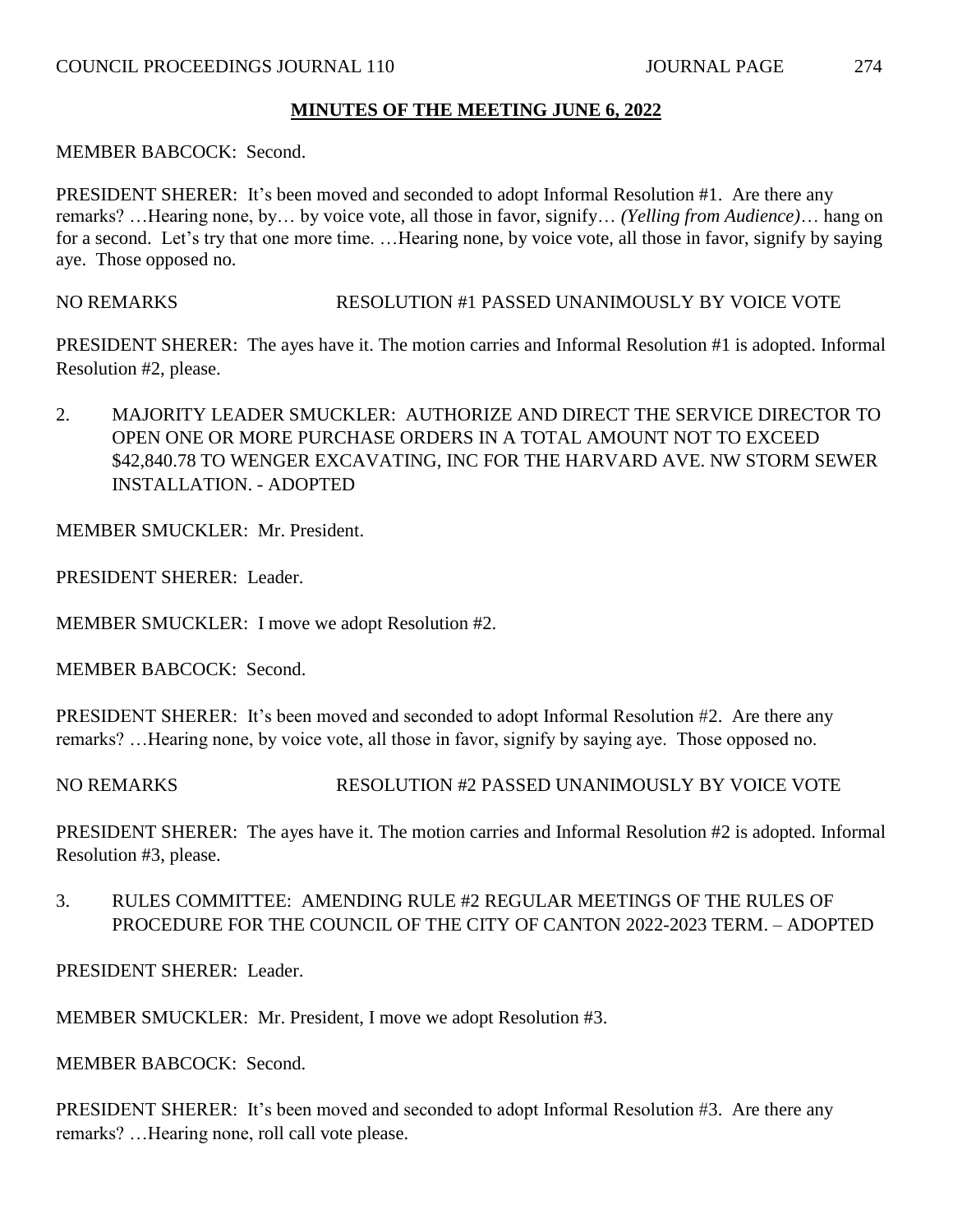#### NO REMARKS ROLL CALL 11 YEAS, 0 NAYS

CLERK WOOD: Eleven yeas, Mr. President.

PRESIDENT SHERER: The motion carries and Informal Resolution #3 is adopted.

#### **COMMUNICATIONS**

PRESIDENT SHERER: We are now under Communications. Let the journal show that all Communications are received as read.

## *NOTE: ALL COMMUNICATIONS WHICH FOLLOW, LISTED BY AGENDA TITLE, ARE ON FILE IN THEIR ENTIRETY IN THE COUNCIL OFFICE.*

- 4. STATEMENT OF SERVICES FOR 3801 HARMONT AVE NE 2022 ANNEXATION CHAIRMAN **MARIOL**
- 5. TRF PERMIT FROM PRIDE 821 @ 401 CHERRY AVE NE TO 19TH HOLE @ 101 CENTRAL PLAZA S - LIQUOR CONTROL DIV (OH)
- 6. PETITION DOCUMENTS FILED WITH STARK COUNTY COMMISSIONERS FOR 3801 HARMONT AVE NE 2020 ANNEXATION - AGT FOR PETITIONER BAILEY
- 7. TRANSFER OF FUNDS FOR VIOLA ESTATES SANITARY SEWER REPLACEMENT, GP 1336 SERV. DIR. HIGHMAN
- 8. PETITION FOR ANNEXATION OF SERVICE CENTER PROPERTY SERV. DIR. HIGHMAN
- 9. YALE AVE NW STORM SEWER INSTALLATION SERV. DIR. HIGHMAN
- 10. HARVARD AVE NW STORM SEWER INSTALLATION SERV. DIR. HIGHMAN
- 11. PURCHASE CLOSED CIRCUIT TV VAN FOR COLLECTION SYSTEMS DEPT SERV. DIR. **HIGHMAN**
- 12. STATEMENT OF CASH POSITION DATED 5/31/22 AUDITOR MALLONN
- 13. REQUEST FOR ADDITIONAL AMENDED CERTIFICATE DATED 5/31/22 AUDITOR **MALLONN**
- 14. RECONSIDER O#118/2022 (SICK LEAVE HOURS FOR CHRISTOPHER HARDESTY) MAYOR BERNABEI
- 15. AMEND COD. ORD. CHAPTER 919 (SIDEWALK AND CURB REPLACEMENT PROGRAM) SERV. DIR. HIGHMAN
- 16. STATEMENT OF SERVICES FOR REGENT AVE NE (CITY SERVICE CENTER) AGT FOR PETITIONER BAILEY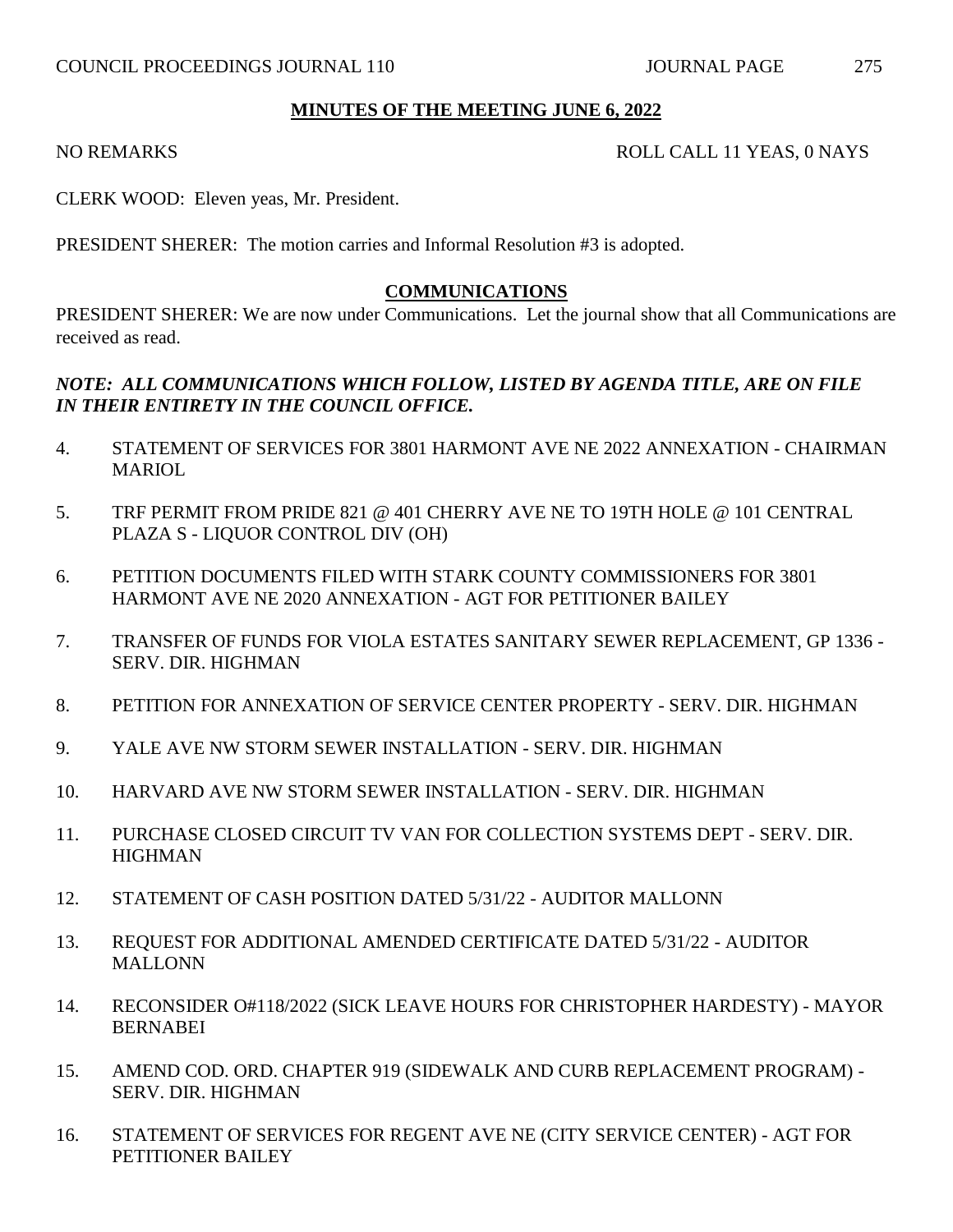17. WEIS PARK TENNIS COURT RECONSTRUCTION - PARKS & REC DIR. FOLTZ AND SERV. DIR. HIGHMAN

#### **ORDINANCES AND FORMAL RESOLUTIONS FOR FIRST READING**

PRESIDENT SHERER: We are now under Ordinances and Formal Resolutions for their First Reading. Madam Clerk, would you please begin with Ordinance #18.

## *NOTE: PRESIDENT SHERER CALLED UPON CLERK WOOD TO READ ORDINANCES #18 THROUGH #27 FOR THEIR FIRST READING BY TITLE AS REQUIRED BY STATE LAW, AS FOLLOWS:*

- O#18. (1<sup>ST</sup> RDG) AN ORDINANCE AUTHORIZING CANTON TO ANNEX THE TERRITORY KNOWN AS THE 4955 BROADWAY AVE. NE 2022 ANNEXATION AREA CONTAINING APPROXIMATELY 3.998 ACRES, MORE OR LESS; ASSIGNING SAID TERRITORY TO WARD 6 OF THE CITY; ZONING SAID TERRITORY AS I-1 LIGHT INDUSTRY; AND REQUIRING THE OWNER OF THE ANNEXED TERRITORY TO PROVIDE A BUFFER SEPARATING THE USE OF THE ANNEXED TERRITORY AND THE ADJACENT LAND REMAINING WITHIN THE TOWNSHIP; AND DECLARING THE SAME TO BE AN EMERGENCY Referred to Annexation Committee
- O#19. (1<sup>ST</sup> RDG) AN ORDINANCE AMENDING APPROPRIATION ORDINANCE NO. 68/2022; AND DECLARING THE SAME TO BE AN EMERGENCY (\$250,000.00 SUPP APPROP FR UNAPPROP BAL OF 2190 HOFV FUND TO 2190 861102 PACE FINANCING – OTHER) (SPECIAL ASSESSMENT FOR HOF VILLAGE HOTEL) Referred to Finance Committee
- O#20. (1ST RDG) AN ORDINANCE AUTHORIZING THE AUDITOR TO CREATE THE 2405 ONEOHIO OPIOID FUND; AMENDING APPROPRIATION ORDINANCE NO. 68/2022; AND DECLARING THE SAME TO BE AN EMERGENCY (\$25,000.00 SUPP APPROP FR UNAPPROP BAL OF 2405 ONEOHIO OPIOID FUND TO 2405 200501 GENERAL GOVERNMENT SUPPORT ADMIN – OTHER) (OPIOID SETTLEMENT CASE) Referred to Finance Committee
- O#21. (1<sup>ST</sup> RDG) AN ORDINANCE RETROACTIVELY AUTHORIZING THE APPROPRIATIONS IN FUND 2809 FOR THE AMERICAN RESCUE PLAN ACT BE BUDGETED AT THE FUND LEVEL TO JANUARY 1, 2022; AND DECLARING THE SAME TO BE AN **EMERGENCY** Referred to Finance Committee
- O#22. (1<sup>ST</sup> RDG) AN ORDINANCE AUTHORIZING THE MAYOR OR DIRECTOR OF PUBLIC SERVICE TO ENTER INTO CONTRACT WITH THE GREATER STARK COUNTY URBAN LEAGUE UTILIZING ARPA FUNDS IN AN AMOUNT NOT TO EXCEED \$574,341.39; AND DECLARING THE SAME TO BE AN EMERGENCY Referred to Community & Economic Development Committee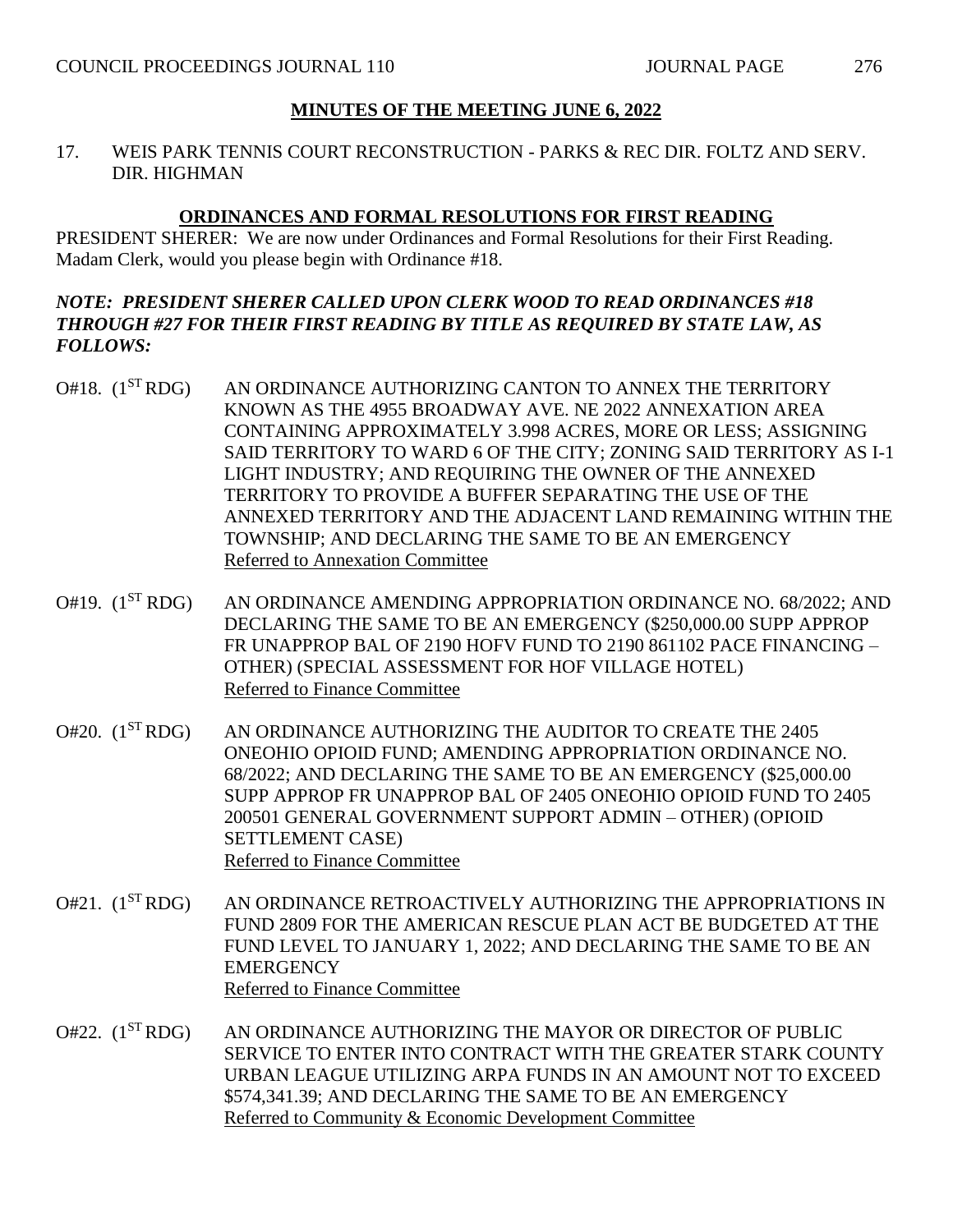- O#23. (1ST RDG) **ADOPTED AS ORDINANCE NO. 132/2022** AN ORDINANCE AMENDING APPROPRIATION ORDINANCE NO. 68/2022; AND DECLARING THE SAME TO BE AN EMERGENCY (\$3,200,000.00 SUPP APPROP FR UNAPPROP BAL OF 4504 2015 CONSTR/RECONSTR NOTE FUND TO 4504 201001 SERV DIR – OTHER) (BUILDING IMPROVEMENT NOTES) Referred to Public Property Capital Improvement & Finance Committees
- O#24. (1ST RDG) **ADOPTED AS ORDINANCE NO. 133/2022** AN ORDINANCE AUTHORIZING THE AUDITOR TO PAY A MORAL OBLIGATION IN AN AMOUNT NOT TO EXCEED \$5,790.00 TO BAKER, DUBLIKAR, BECK, WILEY & MATHEWS; AND DECLARING THE SAME TO BE AN EMERGENCY Referred to Finance Committee
- O#25. (1ST RDG) **ADOPTED AS ORDINANCE NO. 134/2022** AN ORDINANCE AUTHORIZING THE MAYOR OR DIRECTOR OF PUBLIC SERVICE TO ENTER INTO A CONTRACT WITH CT CONSULANTS, INC. FOR CONSTRUCTION ADMINISTRATION AND INSPECTION SERVICES FOR THE 36TH STREET NW STORM SEWER AND ROADWAY RECONSTRUCTION PROJECT, PHASE 2, GP 1270; AUTHORIZING THE AUDITOR TO PAY MORAL OBLIGATIONS RELATED TO SAID CONTRACT; AMENDING APPROPRIATION ORDINANCE NO. 68/2022; AND DECLARING THE SAME TO BE AN EMERGENCY (\$83,600.00 APPROP TRF FR 4501 202001 ENGINEERING – ADMINISTRATION – OTHER TO 4501 202058 36TH ST NW STRM, RDWY, WTR, SWR – OTHER) (\$15,500.00 APPROP TRF FR 5410 202010 ENGINEERING – DAILY OPERATIONS – OTHER TO 5410 202058 36TH ST NW STRM, RDWY, WTR, SWR – OTHER) Referred to Public Property Capital Improvement & Finance Committees
- O#26. (1ST RDG) **ADOPTED AS ORDINANCE NO. 135/2022** A RESOLUTION APPROVING THE STATEMENT OF SERVICES TO BE PROVIDED TO THE PROPERTY OWNERS IN THE 3801 HARMONT AVE NE 2022 ANNEXATION AREA, THE APPROXIMATE DATE SERVICES WILL BE PROVIDED, PROCEDURE TO RECONCILE INCOMPATIBLE ZONING USES UPON ITS BEING ANNEXED TO THE CITY OF CANTON, OHIO; AND DECLARING THE SAME TO BE AN EMERGENCY Referred to Annexation Committee
- O#27. (1ST RDG) **ADOPTED AS ORDINANCE NO. 136/2022** AN ORDINANCE AUTHORIZING THE MAYOR OR DIRECTOR OF PUBLIC SERVICE TO SIGN A PETITION FOR ANNEXATION FOR PARCEL NO. 5210306; AND DECLARING THE SAME TO BE AN EMERGENCY Referred to Annexation Committee

CLERK WOOD: Mr. President.

PRESIDENT SHERER: Thank you, Madam Clerk. We are now under Ordinances and Formal Resolutions for their second reading... *(Inaudible)*. Oh I'm sorry about that. At this time the Chair would declare an in-house recess for Public Property Capital Improvement, Finance, and Annexation Committees to meet in regards to Ordinances 23 through 27 on your agenda this evening. You are now in recess and I do apologize.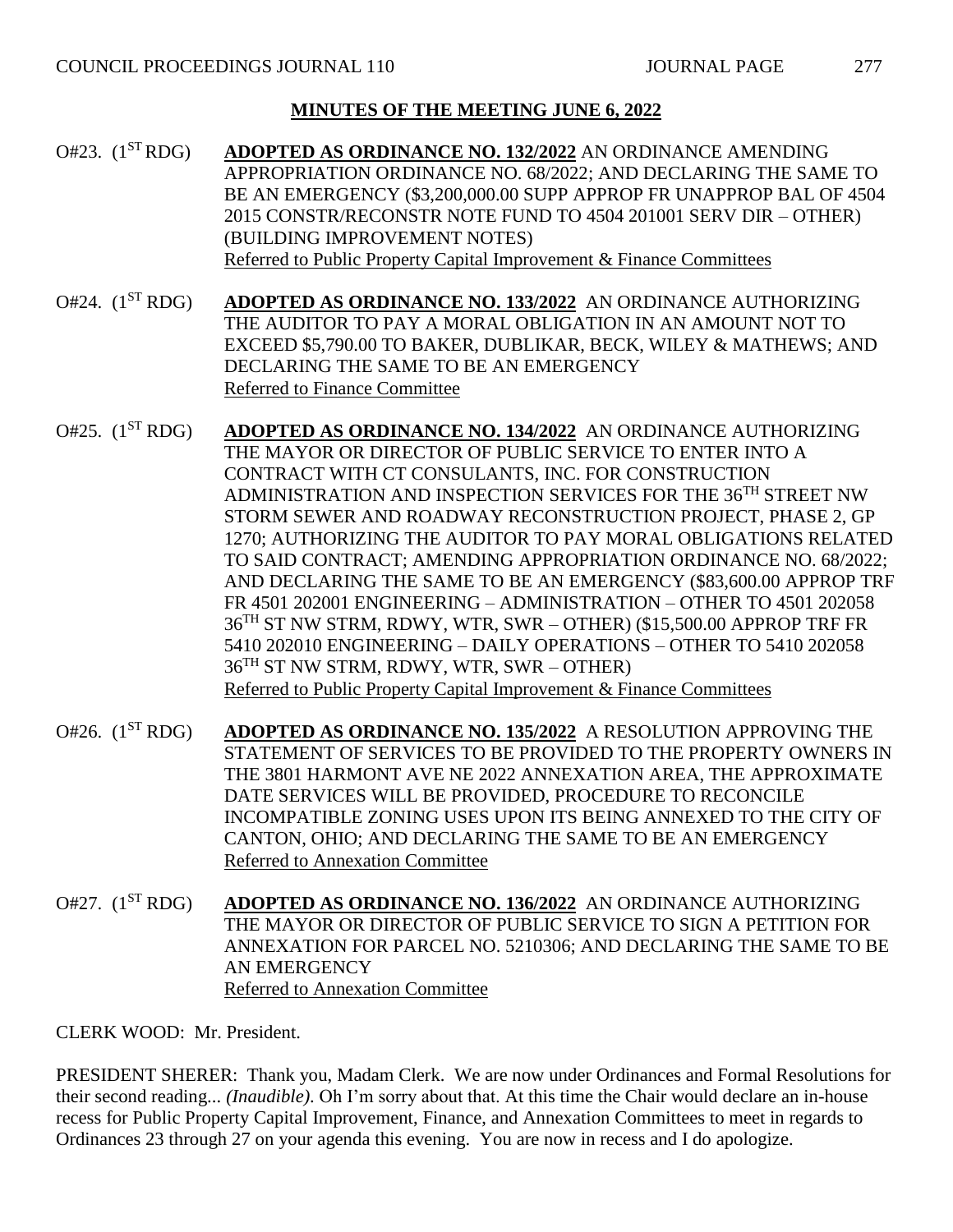## *(COUNCIL RECESSED AT 7:23 PM FOR THE PUBLIC PROPERTY CAPITAL IMPROVEMENT, FINANCE, AND ANNEXATION COMMITTEES TO DISCUSS ORDINANCE #23 THROUGH ORDINANCE #27; RECONVENED AT 7:34 PM)*

MEMBER SMUCKLER: Mr. President, I move we suspend Rule 22A to place Ordinances 23 through 27 back on this evening's agenda.

MEMBER BABCOCK: Second.

PRESIDENT SHERER: Hang tight for one quick second Leader. It's been moved and seconded to suspend Rule 22A to place Ordinances 23 through 27 back on this evening's agenda. Are there any remarks? …Hearing none, roll call vote please.

NO REMARKS ROLL CALL 11 YEAS, 0 NAYS

CLERK WOOD: Eleven yeas, Mr. President.

PRESIDENT SHERER: The motion carries and Ordinances 23 through 27 are a legal part of your agenda, Leader.

MEMBER SMUCKLER: Mr. President, I move we suspend Statutory Rules on Ordinances 23 through 27.

MEMBER BABCOCK: Second.

PRESIDENT SHERER: It's been moved and seconded to suspend the Statutory Rules on Ordinances 23 through 27. Are there any remarks? …Hearing none, roll call vote please.

NO REMARKS ROLL CALL 11 YEAS, 0 NAYS

CLERK WOOD: Eleven yeas, Mr. President.

PRESIDENT SHERER: You've heard the three readings, Leader.

MEMBER SMUCKLER: Mr. President, I move we adopt Ordinance #23.

MEMBER BABCOCK: Second.

PRESIDENT SHERER: It's been moved and seconded that you adopt Ordinance #23. Are there any remarks under this Ordinance? … Hearing none, roll call vote, please.

#### NO REMARKS ROLL CALL 11 YEAS, 0 NAYS

CLERK WOOD: Nine yeas, Mr. President. *(CLERK WOOD SAID NINE YEAS, HOWEVER THERE WAS ELEVEN YEAS)*

#### **#23 ADOPTED AS ORDINANCE NO. 132/2022**

PRESIDENT SHERER: The motion carries and Ordinance #23 has been adopted. Leader.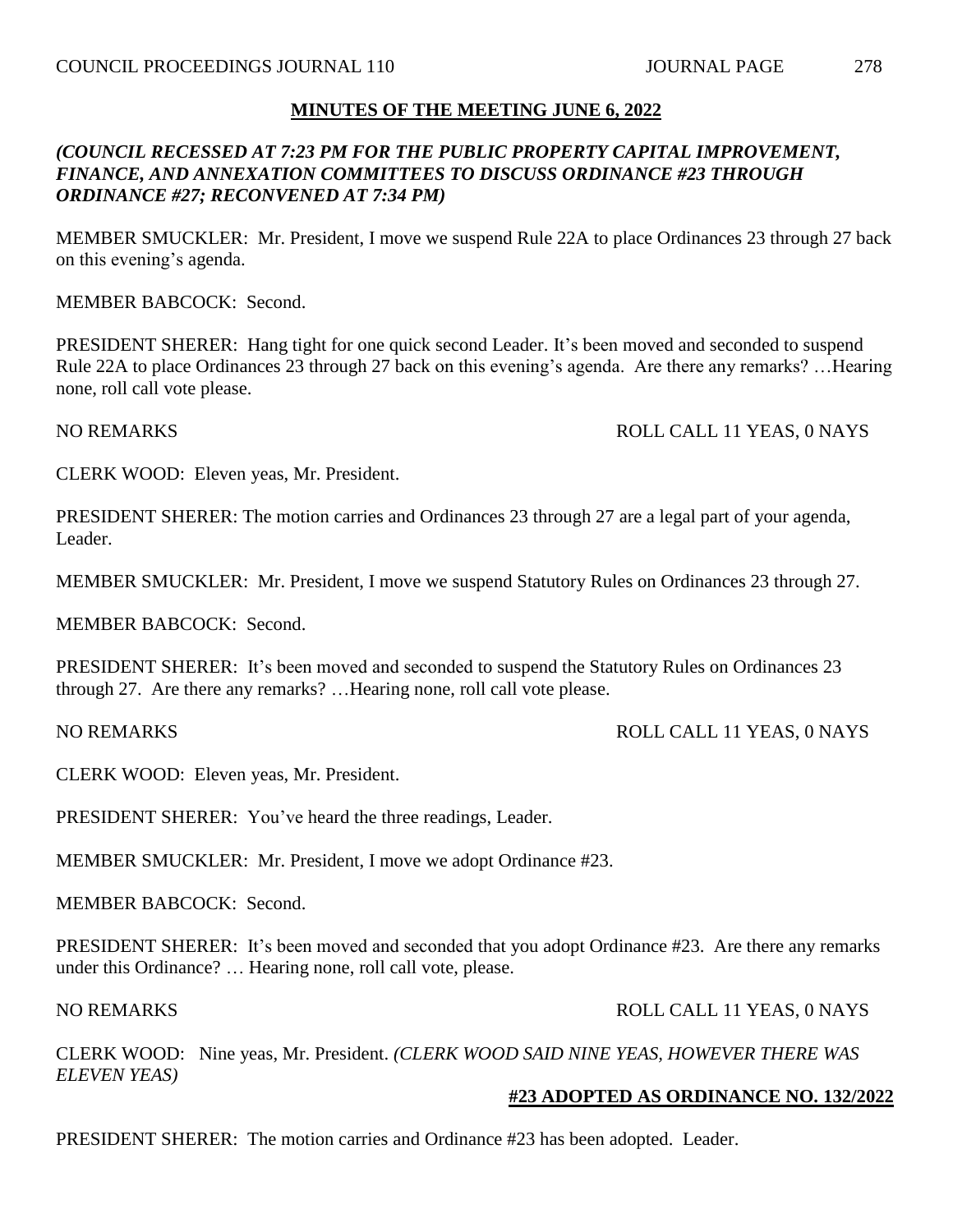MEMBER SMUCKLER: Mr. President, I move we adopt Ordinance #24.

MEMBER BABCOCK: Second.

PRESIDENT SHERER: It's been moved and seconded that you adopt Ordinance #24. Are there any remarks under this Ordinance? …Hearing none, roll call vote, please.

NO REMARKS ROLL CALL 11 YEAS, 0 NAYS

CLERK WOOD: Eleven yeas, Mr. President.

#### **#24 ADOPTED AS ORDINANCE NO. 133/2022**

PRESIDENT SHERER: The motion carries and Ordinance #24 is adopted. Leader.

MEMBER SMUCKLER: Mr. President, I move we adopt Ordinance #25.

MEMBER BABCOCK: Second.

PRESIDENT SHERER: It's been moved and seconded that you adopt Ordinance #25. Are there any remarks under this Ordinance? …Hearing none, roll call vote, please.

CLERK WOOD: Eleven yeas, Mr. President.

#### **#25 ADOPTED AS ORDINANCE NO. 134/2022**

PRESIDENT SHERER: Motion carries and Ordinance #25 is adopted. Leader.

MEMBER SMUCKLER: Mr. President, I move we adopt Ordinance #26.

MEMBER BABCOCK: Second.

PRESIDENT SHERER: It's been moved and seconded that you adopt Ordinance #26. Are there any remarks under this Ordinance? …Hearing none, roll call vote, please.

NO REMARKS ROLL CALL 11 YEAS, O NAYS

CLERK WOOD: Eleven yeas, Mr. President.

#### **#26 ADOPTED AS ORDINANCE NO. 135/2022**

PRESIDENT SHERER: Motion carries and Ordinance #26 is adopted. Leader.

MEMBER SMUCKLER: Mr. President, I move we adopt Ordinance #27.

MEMBER BABCOCK: Second.

PRESIDENT SHERER: It's been moved and seconded that you adopt Ordinance #27. Are there any remarks under this Ordinance? …Hearing none, roll call vote, please.

NO REMARKS ROLL CALL 11 YEAS, O NAYS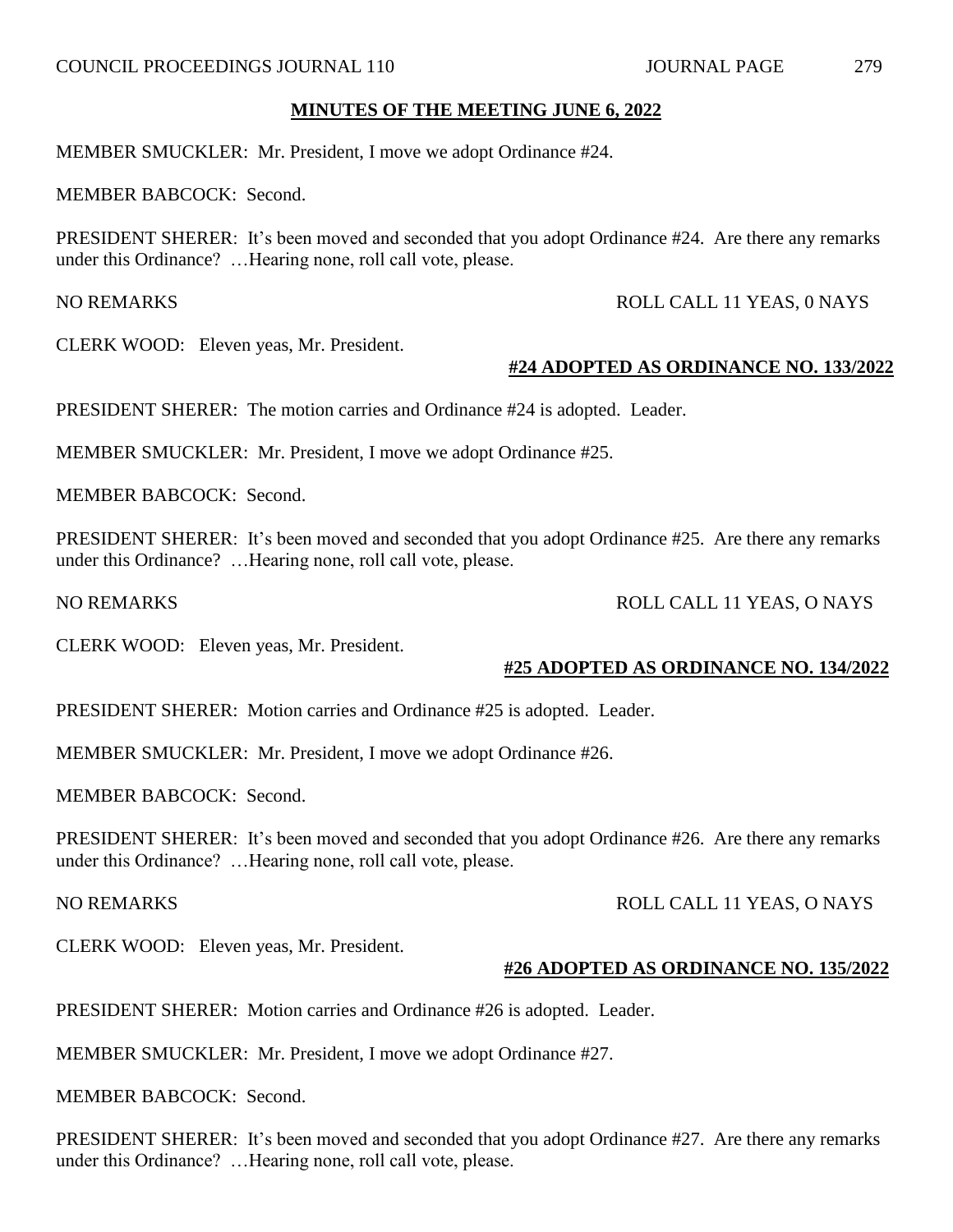#### NO REMARKS ROLL CALL 11 YEAS, O NAYS

CLERK WOOD: Eleven yeas, Mr. President.

#### **#27 ADOPTED AS ORDINANCE NO. 136/2022**

PRESIDENT SHERER: Motion carries and Ordinance #27 is adopted.

## **ORDINANCES & FORMAL RESOLUTIONS FOR SECOND READING**

PRESIDENT SHERER: We are now under Ordinances and Formal Resolutions for their Second Reading. Madam Clerk, will you please begin with Ordinance #28.

## *NOTE: PRESIDENT SHERER CALLED UPON CLERK WOOD TO READ ORDINANCES #28 THROUGH #33 FOR THEIR SECOND READING BY TITLE AS REQUIRED BY STATE LAW, AS FOLLOWS (O#30 RETAINED IN COMMITTEE):*

- O#28.  $(2^{ND} RDG)$ AN ORDINANCE AMENDING APPROPRIATION ORDINANCE NO. 68/2022; AND DECLARING THE SAME TO BE AN EMERGENCY (\$16,800.00 SUPP APPROP FR UNAPPROP BAL OF 2794 PROJ SAFE NEIGHBORHOOD GRANT FUND TO 2794 102001 POLICE ADMIN – ADV OUT) (RETURN OF ADVANCED MONEY TO GENERAL FUND)
- $O#29.$  ( $2^{ND}$  RDG) AN ORDINANCE AMENDING APPROPRIATION ORDINANCE NO. 68/2022; AND DECLARING THE SAME TO BE AN EMERGENCY (\$58,756.00 SUPP APPROP FR UNAPPROP BAL OF 2793 US DEPT JUST/BUREAU ASST FUND TO 2793 102001 POLICE ADMIN – ADV OUT) (RETURN OF ADVANCED MONEY TO GENERAL FUND)
- *O#30. (2ND RDG) RETAINED IN COMMITTEE AN ORDINANCE AUTHORIZING THE DIRECTOR OF PARKS AND RECREATION IN CONJUNCTION WITH THE MAYOR OR DIRECTOR OF PUBLIC SERVICE TO ADVERTISE, RECEIVE BIDS, AWARD AND ENTER INTO CONTRACTS NECESSARY FOR THE WILLIG FIELD UPGRADES PROJECT; OR TO ALTERNATIVELY ENTER INTO ALL CONTRACTS NECESSARY PURSUANT TO ANY PROCUREMENT PROCESS AUTHORIZED BY LAW; AUTHORIZES THE AUDITOR TO PAY ALL MORAL OBLIGATIONS FOR CONTRACT CHANGE ORDERS THAT ARE OTHERWISE APPROVED BY THE BOARD OF CONTROL; AND DECLARING THE SAME TO BE AN EMERGENCY*
- O#31.  $(2^{ND} RDG)$ AN ORDINANCE AUTHORIZING THE MAYOR OR DIRECTOR OF PUBLIC SERVICE TO ADVERTISE, RECEIVE BIDS, AWARD AND ENTER INTO ALL CONTRACTS NECESSARY FOR THE PURCHASE OF ONE (1) FULL SIZE CARGO VAN, ONE (1) 4X4 HEAVY DUTY CHASSIS CAB, ONE (1) HEAVY DUTY CARGO BOX AND ONE (1) 4X4 SUV; OR TO ALTERNATIVELY PURCHASE SAID ITEMS PURSUANT TO ANY PROCUREMENT PROCESS AUTHORIZED BY LAW; AND DECLARING THE SAME TO BE AN EMERGENCY (WATER DEPT)
- O#32. (2<sup>ND</sup> RDG) AN ORDINANCE AMENDING APPROPRIATION ORDINANCE NO. 68/2022: AND DECLARING THE SAME TO BE AN EMERGENCY (\$150,000.00 SUPP APPROP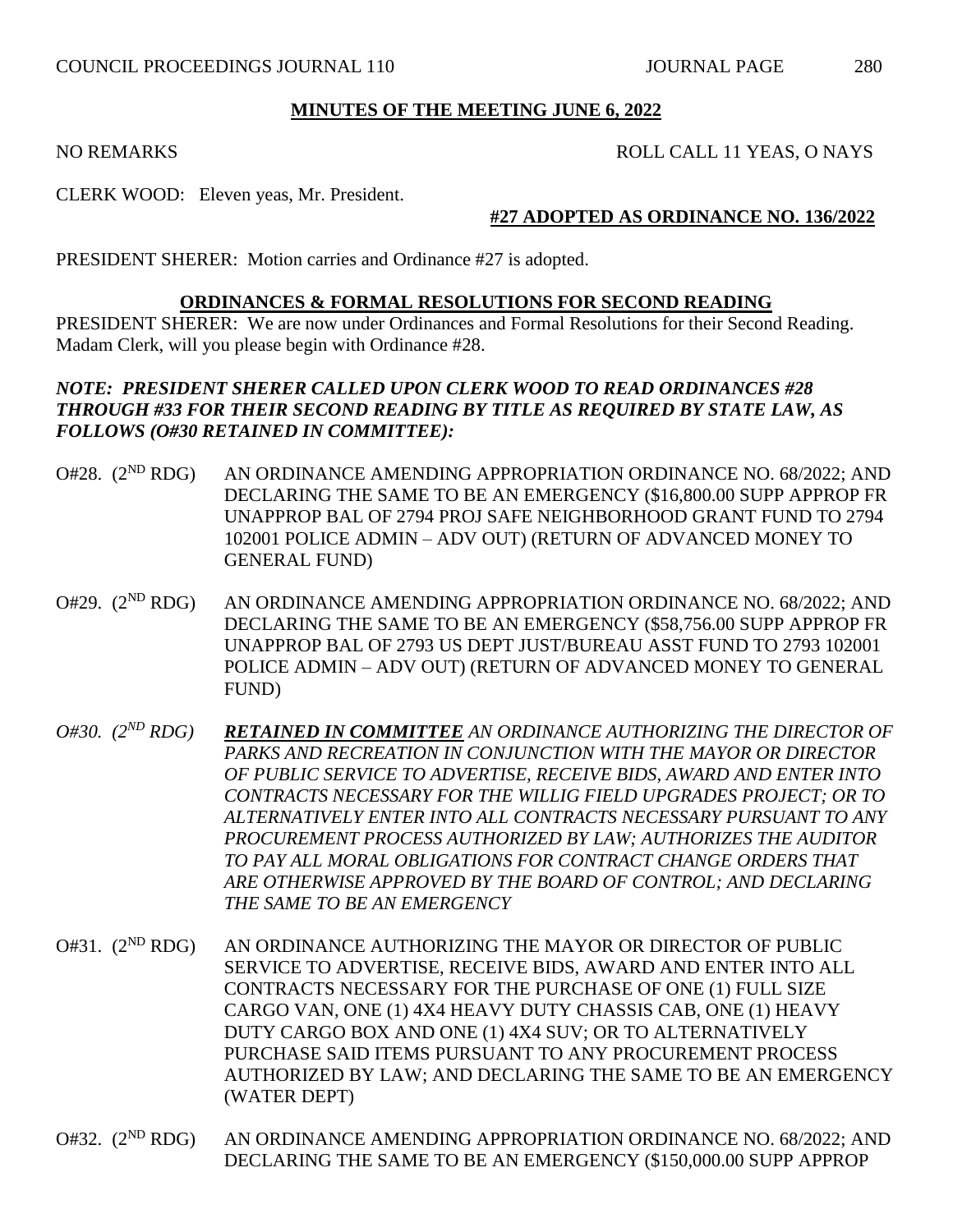FR UNAPPROP BAL OF 5201 WATER FUND TO 5201 207022 – WATER DISTRIBUTION FUND – OTHER) (WATER PORTION OF HURSH PL NW ROADWAY AND WATER PROJ)

 $O#33.$   $(2^{ND}$  RDG) AN ORDINANCE AUTHORIZING THE MAYOR OR DIRECTOR OF PUBLIC SERVICE TO ENTER INTO AN ENTERPRISE ZONE AGREEMENT WITH B&T ASSOCIATES, LLC AND TERYDON INCORPORATED TO PROVIDE A REAL PROPERTY TAX EXEMPTION; AUTHORIZING THE AUDITOR TO MAKE PAYMENTS TO THE CANTON CITY SCHOOL BOARD OF EDUCATION AS REQUIRED TO BE PAID PURSUANT TO SECTION 5709.82(C) OF THE REVISED CODE; AND DECLARING THE SAME TO BE AN EMERGENCY (PURCH OF AEP BILLING CTR  $@$  420 4<sup>TH</sup> ST SW)

CLERK WOOD: Mr. President.

PRESIDENT SHERER: Thank you, Madam Clerk.

## **ORDINANCES & FORMAL RESOLUTIONS FOR THIRD AND FINAL READING**

PRESIDENT SHERER: We are now under Ordinances and Formal Resolutions for their Third, Final Reading and Vote. Leader.

CLERK WOOD: I have to read. Ordinance #35, An ordinance amending appropriation ordinance no. 68/2022; and declaring the same to be an emergency… oh I'm sorry…

MEMBER SMUCKLER: Hang on a minute…

PRESIDENT SHERER: Hang on for a minute.

MEMBER SMUCKLER: Okay, um… Mr. President, I move we reconsider Ordinance #118/2022 adopted on May 23, 2022.

MEMBER BABCOCK: Second.

PRESIDENT SHERER: It's been moved and seconded to reconsider Ordinance #118/2022 adopted on May 23, 2022. Are there any remarks? …Hearing none, roll call vote, please.

NO REMARKS ROLL CALL 11 YEAS, 0 NAYS

CLERK WOOD: Eleven yeas, Mr. President.

PRESIDENT SHERER: The motion carries, Leader.

MEMBER SMUCKLER: Mr. President, I move we amend Ordinance #118/2022 per the copy before each Council member.

MEMBER BABCOCK: Second.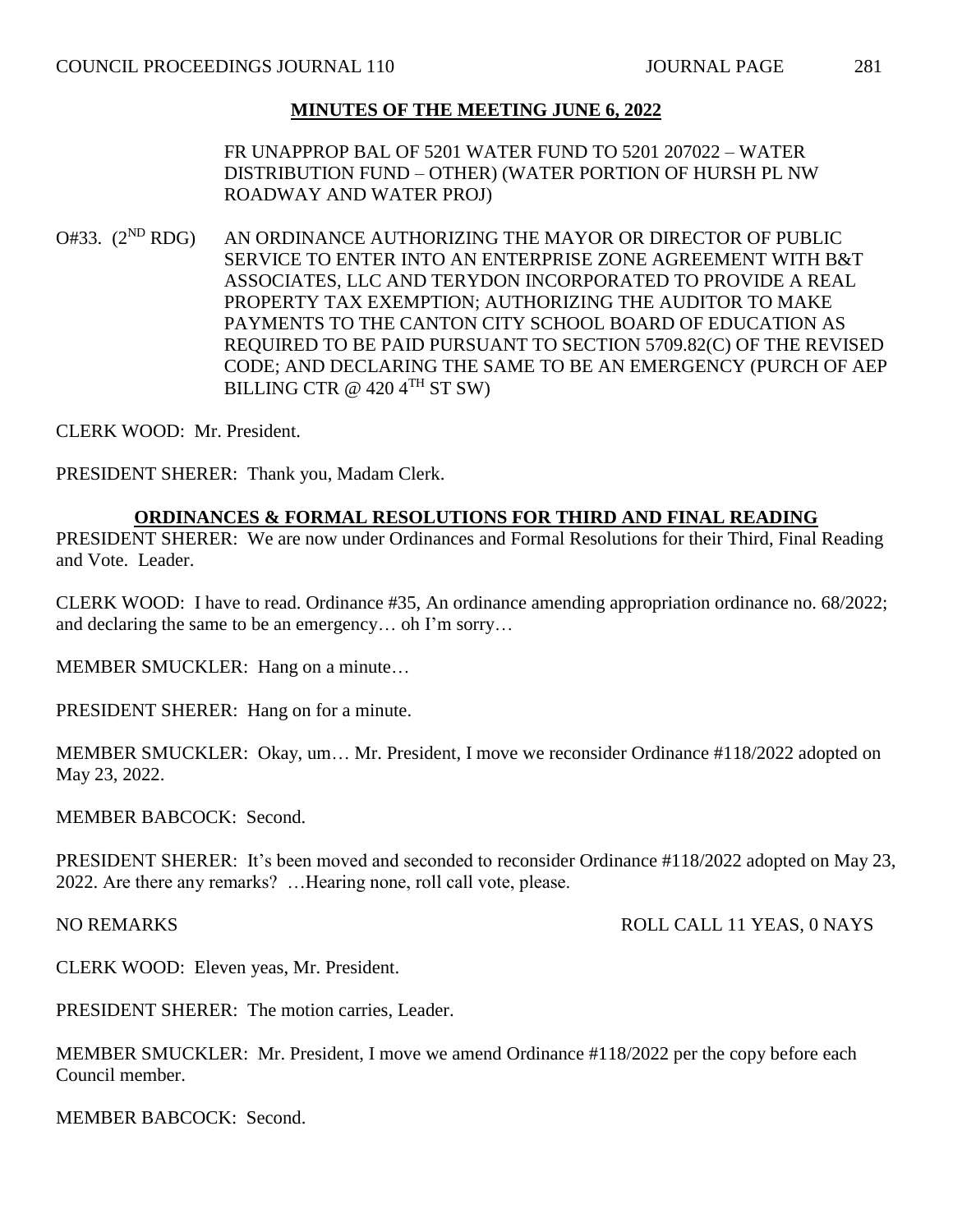PRESIDENT SHERER: It's been moved and seconded to amend Ordinance #118/2022 per the copy before each of you. Are there any remarks?

MEMBER MORRIS: Mr. President.

PRESIDENT SHERER: Member Morris.

MEMBER MORRIS: Question for the Mayor, is it common for our employees to incur this much sick time over a four-year period. Because I'm… I'm pretty supportive of uh… Director Highman when he says we need to be more competitive with the private sector. But seems like we are getting kinda… God this is going to be anti-city worker but raked on this.

MAYOR BERNABEI: No… No to clarify that's very important that everyone understand this is probably in place for decades literally. Um… we have a City Ordinance which creates… or generates for all city employees 4.6 hours of sick leave every pay and we… there's a state statute that mandates the same requirement. So this is state law, this has been in place for many, many, many, many years and uh… the City Ordinance merely copies the state law in this particular case. So, this is the amount of sick leave that every full-time city employee is earning and accruing.

PRESIDENT SHERER: Are there any additional remarks?... ... Hearing none, by voice vote, all those in favor, signify by saying aye. Those opposed no.

NO REMARKS AMENDMENT PASSED UNANIMOUSLY BY VOICE VOTE

PRESIDENT SHERER: The ayes have it, Leader.

MEMBER SMUCKLER: Mr. President, I move we adopt Ordinance #118/2022 as amended.

MEMBER BABCOCK: Second.

#### *AMENDMENT*

*Pursuant to Rule 41 and 36 respectively, I move to reconsider and amend Ordinance No. 118/2022 by amending the caption and section 2 to read as follows.*

*CAPTION TO READ:*

AN ORDINANCE WAIVING THE REQUIRMENT OF CITY RESIDENCY FOR DIRECTOR OF *ECONOMIC DEVELOPMENT CONTAINED IN ORDINANCE NO. 100/2011; AUTHORIZING CREDIT OF PAST SERVICE FOR VACATION TIME; WAIVING CITY CODE SECTION 151,14 AND AUTHORIZING PREVIOUSLY ACCRUED SICK LEAVE; AND DECLARING THE SAME TO BE AN EMERGENCY*

#### *SECTION 2 TO READ:*

*SECTION 2 . Council authorizes and grants Mr. Christopher J. Hardesty Credit for his previous years of service (3/20/17 to 1/4/21) with the City of Canton for computation of vacation time and further authorizes and grants a waiver of City Code Section 151,14 and approves transfer/reinstatement of 427 hours of sick leave previously accrued while employed in the City of Canton.*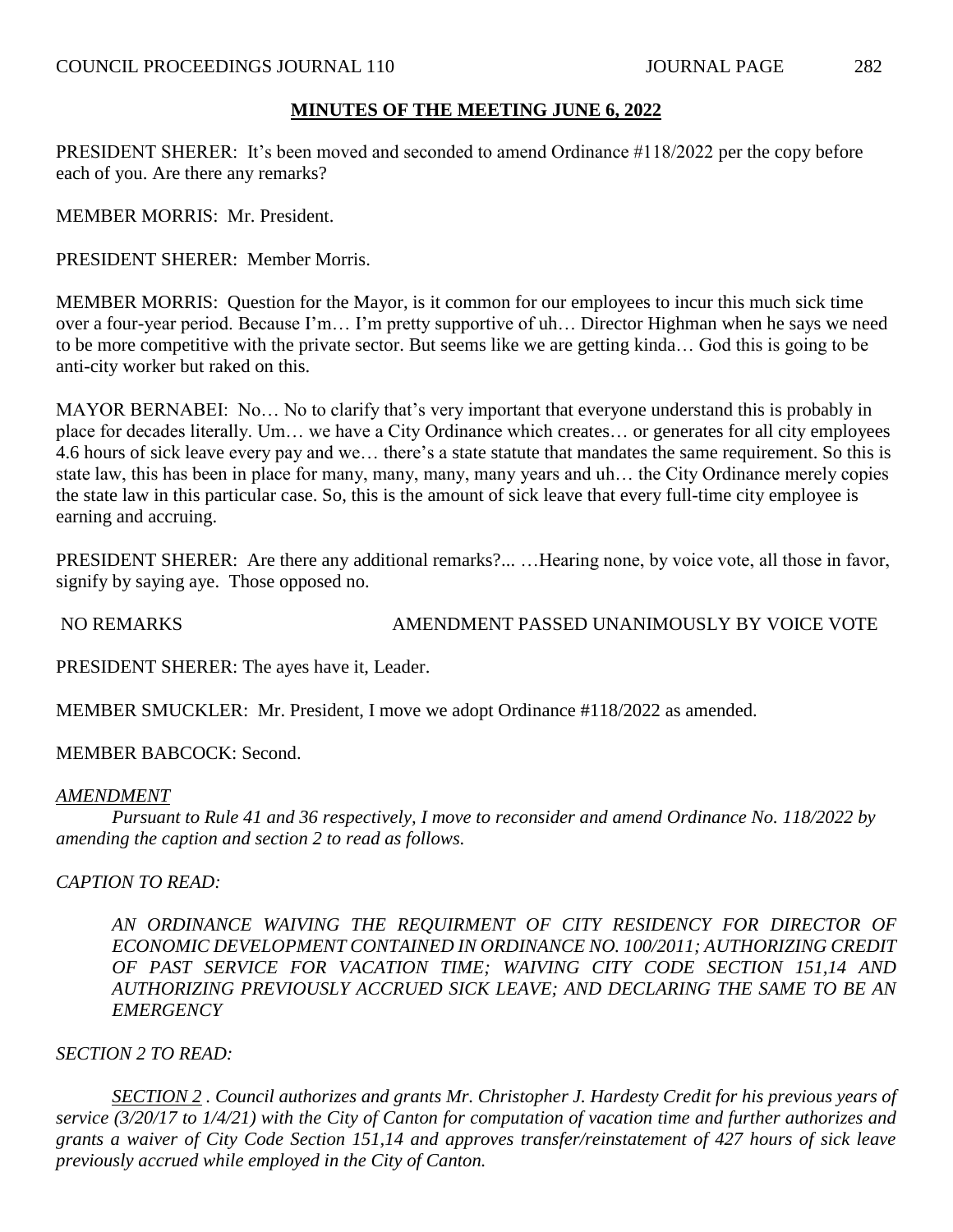PRESIDENT SHERER: It's been moved and seconded to adopt Ordinance #118/2022 as amended. Are there any remarks under this Ordinance? …Hearing none, roll call vote please.

NO REMARKS ROLL CALL 11 YEAS, 0 NAYS

CLERK WOOD: Eleven yeas, Mr. President.

PRESIDENT SHERER: The motion carries, and Ordinance #118/2022, as reconsidered, is amended and adopted. Alright, your good.

## *NOTE: PRESIDENT SHERER CALLED UPON CLERK WOOD TO READ ORDINANCE #35 THROUGH ORDINANCE #38 FOR THEIR THIRD READING BY TITLE AS REQUIRED BY STATE LAW, AS FOLLOWS:*

O#35. (3rd RDG) **ADOPTED AS ORDINANCE NO. 137/2022** AN ORDINANCE AMENDING APPROPRIATION ORDINANCE NO. 68/2022; AND DECLARING THE SAME TO BE AN EMERGENCY (\$88,863.64 SUPP APPROP FR UNAPPROP BAL OF 2819 2019 ASSISTANCE TO FIREFIGHTERS GRANT FUND TO 2819 103001 FIRE ADMIN – OTHER; \$88,863.64 INTER-FUND ADV REPAYMENT FROM 2819 103001 FIRE ADMIN – ADVANCE OUT TO 1001 103001 FIRE ADMIN – ADVANCE IN) (REIMBURSE GEN FUND FOR PURCH OF EXHAUST SYSTEMS)

PRESIDENT SHERER: Leader.

MEMBER SMUCKLER: Mr. President, I move we adopt Ordinance #35.

MEMBER BABCOCK: Second.

PRESIDENT SHERER: It's been moved and seconded to adopt Ordinance #25. Are there any remarks under this Ordinance? …Hearing none, roll call vote, please. *(PRESIDENT SHERER SAID ORDINANCE #25, HOWEVER THERE IT WAS ORDINANCE #35)*

NO REMARKS ROLL CALL 11 YEAS, 0 NAYS

CLERK WOOD: Eleven yeas, Mr. President.

## **#35 ADOPTED AS ORDINANCE NO. 137/2022**

PRESIDENT SHERER: Motion carries and Ordinance #35 is adopted. Ordinance #36, please.

O#36. (3RD RDG) **ADOPTED AS ORDINANCE NO. 138/2022** AN ORDINANCE AMENDING APPROPRIATION ORDINANCE NO. 68/2022; AND DECLARING THE SAME TO BE AN EMERGENCY (\$218,000.00 SUPP APPROP FR UNAPPROP BAL OF 2185 URBAN TIF FUND TO 2185 871001 HISTORIC ONESTO TIF – OTHER - \$8,000.00, TO 2185 871002 INNOVATION DISTRICT TIF – OTHER - \$25,000.00 AND TO 2185 871003 BROADVIEW DEVELOPMENT TIF – OTHER - \$185,000.00) (FIRST HALF TIF PAYMENTS FOR 2022)

PRESIDENT SHERER: Leader.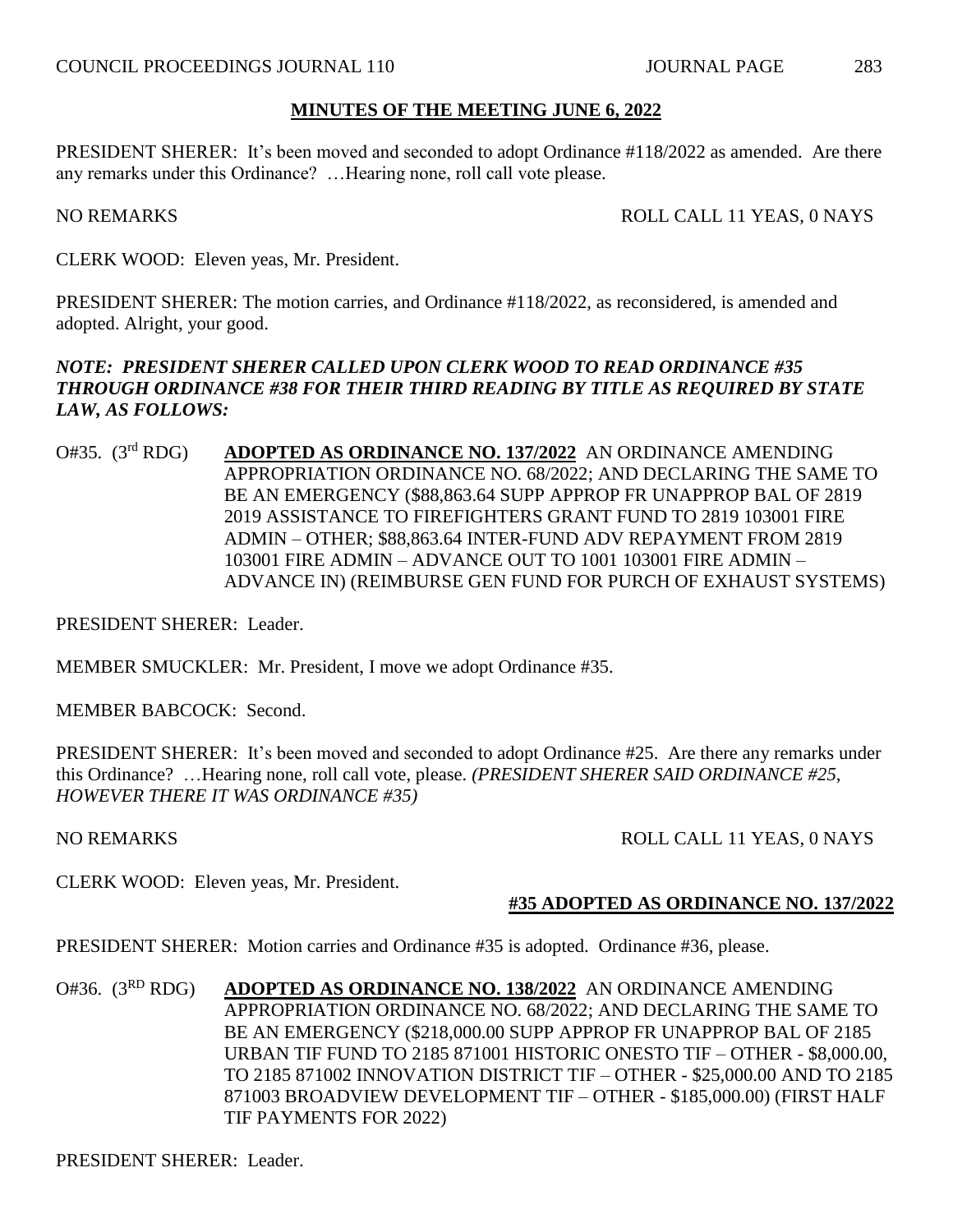MEMBER SMUCKLER: Mr. President, I move we adopt Ordinance #36.

MEMBER BABCOCK: Second.

PRESIDENT SHERER: It's been moved and seconded to adopt Ordinance #36. Are there any remarks? …Hearing none, roll call vote, please.

NO REMARKS ROLL CALL 11 YEAS, 0 NAYS

CLERK WOOD: Eleven yeas, Mr. President.

#### **#36 ADOPTED AS ORDINANCE NO. 138/2022**

PRESIDENT SHERER: Motion carries and Ordinance #36 is adopted. Ordinance #37, please.

O#37. (3RD RDG) **ADOPTED AS ORDINANCE NO. 139/2022** AN ORDINANCE APPROVING AND ACCEPTING THE REPLAT OF PART OF LOTS 10447 AND 10448; AND DECLARING THE SAME TO BE AN EMERGENCY (HABITAT FOR HUMANITY, 1700 BLK 17TH ST NE)

PRESIDENT SHERER: Leader.

MEMBER SMUCKLER: Mr. President, I move we adopt Ordinance #37.

MEMBER BABCOCK: Second.

PRESIDENT SHERER: It's been moved and seconded to adopt Ordinance #37. Are there any remarks under this Ordinance? …Hearing none, roll call vote, please.

NO REMARKS ROLL CALL 11 YEAS, 0 NAYS

CLERK WOOD: Eleven yeas, Mr. President.

#### **#37 ADOPTED AS ORDINANCE NO. 139/2022**

PRESIDENT SHERER: Motion carries and Ordinance #37 is adopted. Ordinance #38, please.

O#38. (3RD RDG) **ADOPTED AS ORDINANCE NO. 140/2022** AN ORDINANCE AUTHORIZING AND CONSENTING TO THE SYSTEMATIC SIGN UPGRADES INCLUDING ROUTE SHIELDS AND MILE MARKERS ON SR 43 FROM 17TH ST. N. TO THE NORTH CORP LIMIT (55TH ST.) AND FROM US 30 (EXPRESSWAY) TO THE S CORP LIMIT (WAYNESBURG DR.), ON SR 687 (FULTON AVE.) FROM THE W CORP LIMIT (CLEARVIEW AVE.) TO THE MALONE PARKWAY (US62); AND ON SR800 FROM THE S CORP LIMIT TO I77; AND DECLARING THE SAME TO BE AN EMERGENCY (D04 SIGN FY2023 (SYSTEMATIC) PID 110489)

PRESIDENT SHERER: Leader.

MEMBER SMUCKLER: Mr. President, I move we adopt Ordinance #38.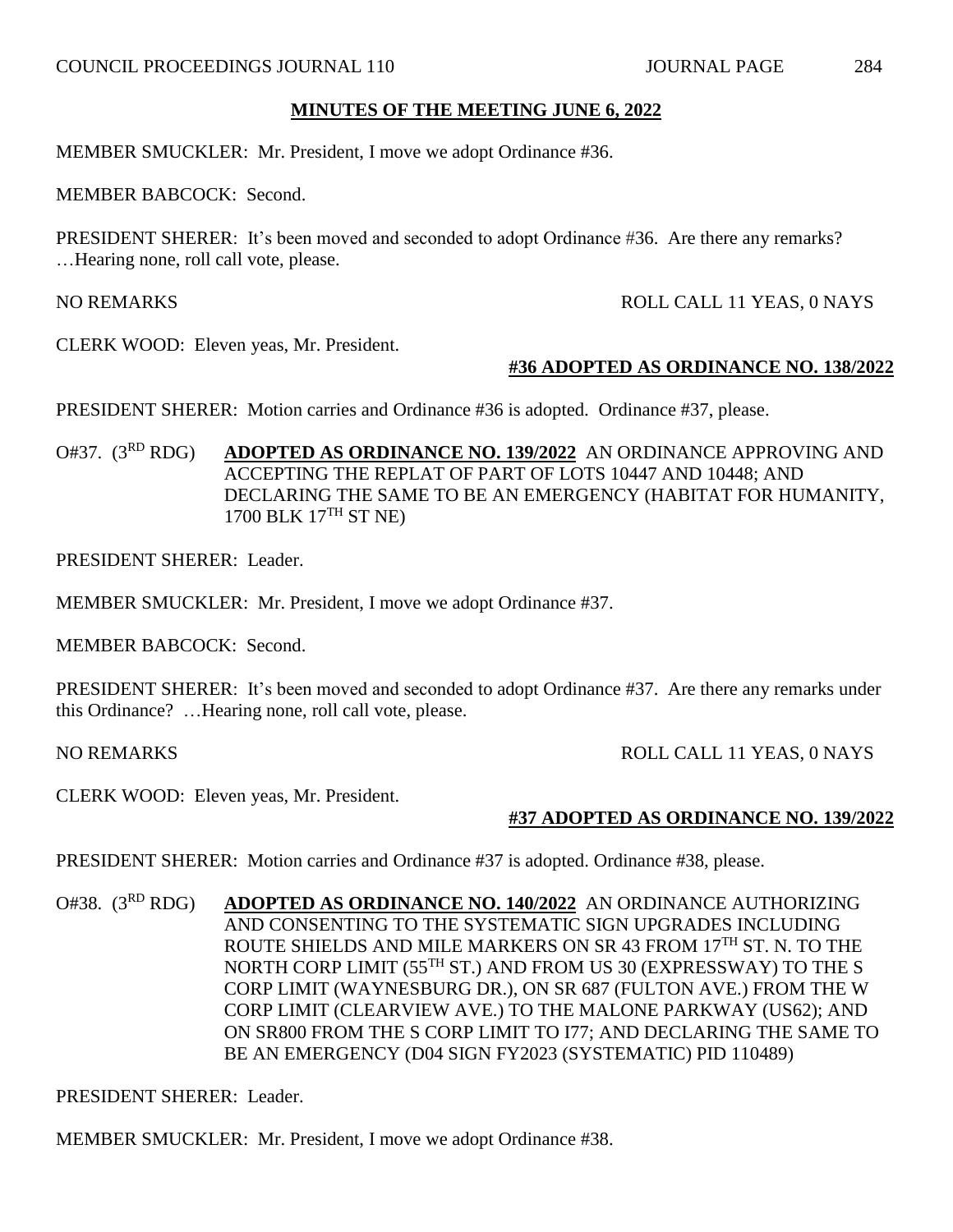MEMBER BABCOCK: Second.

PRESIDENT SHERER: It's been moved and seconded to adopt Ordinance #38. Are there any remarks? …Hearing none, roll call vote, please.

## NO REMARKS ROLL CALL 11 YEAS, 0 NAYS

CLERK WOOD: Eleven yeas, Mr. President.

## **#38 ADOPTED AS ORDINANCE NO. 140/2022**

PRESIDENT SHERER: Motion carries and Ordinance #38 is adopted.

## **ANNOUNCEMENT OF COMMITTEE MEETINGS**

PRESIDENT SHERER: We are now under Announcement of Committee Meetings. Our next meeting day will be June 13 and committee starts at 6:30 P.M.

MEMBER HAWK: Mr. President.

PRESIDENT SHERER: Member Hawk.

MEMBER HAWK: Finance Committee will meet Monday June 13<sup>th</sup> at 6:30 PM at Council Chambers.

PRESIDENT SHERER: Thank you, Member Hawk.

MEMBER MARIOL: Mr. President.

PRESIDENT SHERER: Member Mariol.

MEMBER MARIOL: Annexation will meet same time, same place.

PRESIDENT SHERER: Thank you, Member Mariol.

MEMBER HALL: Mr. President.

PRESIDENT SHERER: Member Hall.

MEMBER HALL: C & ED, will meet same time, same place.

PRESIDENT SHERER: Thank you, Member Hall.

MEMBER MORRIS: Mr. President.

PRESIDENT SHERER: Member Morris.

MEMBER MORRIS: Parks & Rec will call a work session for June 15<sup>th</sup> at 6:00 PM in Council Chambers. To discuss playgrounds, splash pads and improvements to exist recreational facilities and uh… Mr… Director Foltz will be in attendance for that. So we would appreciate the administration if you could come down.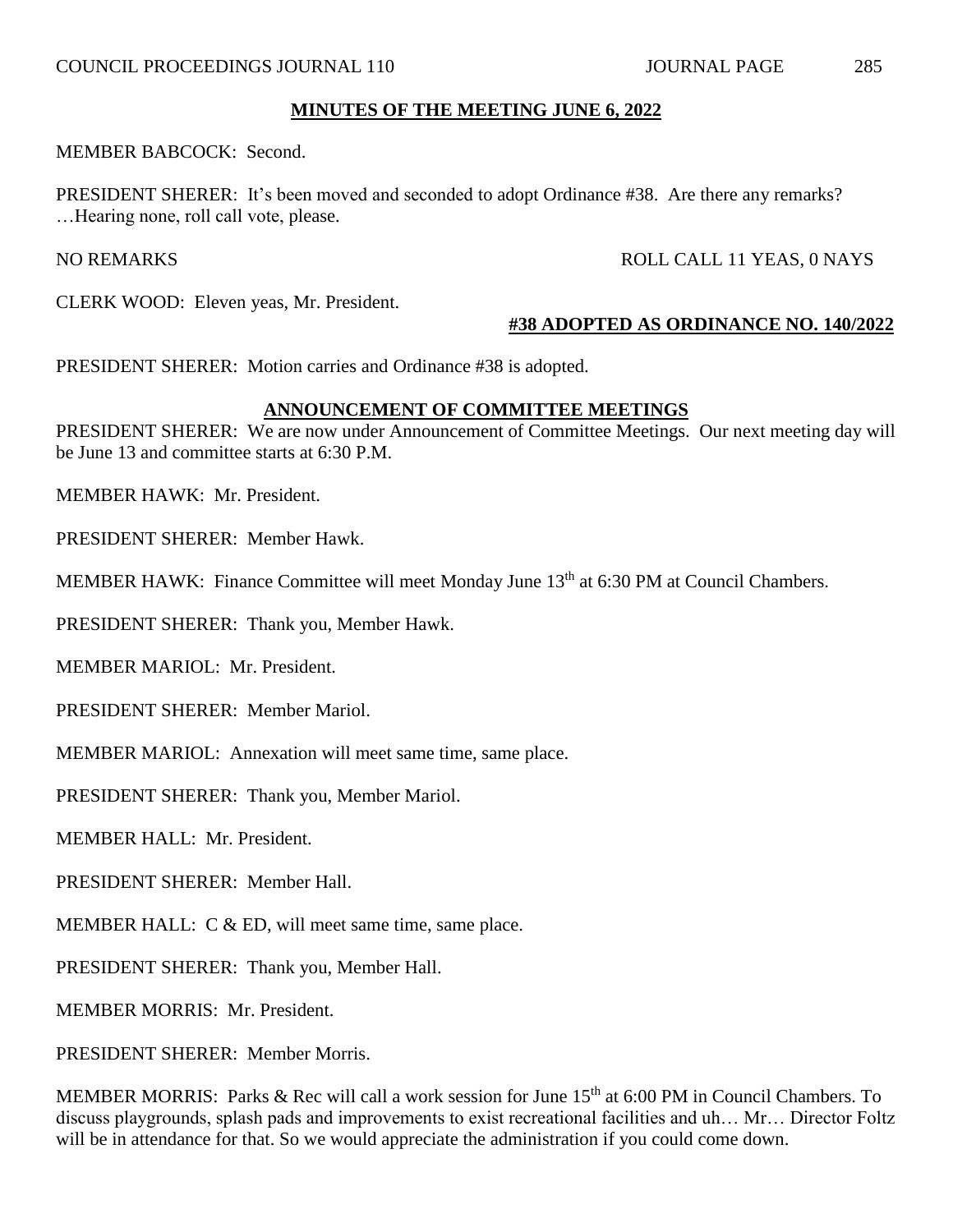PRESIDENT SHERER: Thank you, Member Morris.

#### **MISCELLANEOUS BUSINESS**

PRESIDENT SHERER: We are now under Miscellaneous Business. Is there any Miscellaneous Business for this evening? I would like to wish Mr. Bryd, hope… hopefully your birthday was uh… you had a… had really good turnout. Happy Birthday, 90 years young. Happy Birthday. Is there any other Miscellaneous Business for this evening?... Man nobody got nothing to say. Alright…

MEMBER SMUCKLER: Mr. President.

PRESDIENT SHERER: Leader.

MEMBER SMUCKLER: Um… please take note that after Labor Day we will be now going to every week sessions. I thank Member Smith for uh… getting this back off the ground post Covid if there is such thing and uh… we will continue that through Summer and go back to every other week. With the exceptions of holidays, please consult with the clerk. There is one new holiday uh… that we will be honoring, it's a Federal Holiday and uh… we won't be meeting that day also. Uh… I think that the Brycer compliance engine for the Fire Department will help out a great deal. I was sort of shocked to hear that our compliance is so low in the City and I think it will help with eventually insurance rates for everybody also. Uh… On that note I move we adjourn. Oh… hold on.

PRESDIENT SHERER: Majority Leader, Member Hall.

MEMBER HALL: Uh… Council, I just want to let everybody know that I had reached out, what he was probably talking about. I had reached out to the Williams Family to just sit down and have a brief discussion with them and in the meantime the Mayor had offered even to come too. And they were advised by their attorney not to do it, so we just kinda backed off. It wasn't that the Mayor didn't want to meet. If that's how they felt the meeting was going to go me and the Mayor both decided that we would just let it go.

PRESIDENT SHERER: Thank you, Member Hall. Is there any other Miscellaneous Business for this evening? Leader.

MEMBER SMUCKLER: Mr. President, I move we adjourn.

MEMBER BABCOCK: Second

PRESIDENT SHERER: It's been moved and seconded to adjourn. Madam Clerk, roll call vote, please.

NO REMARKS ROLL CALL 11 YEAS, 0 NAYS

CLERK WOOD: Eleven yeas, Mr. President.

PRESIDENT SHERER: This meeting's adjourned, thank you for coming this evening. *(Gavel falls)*

ADJOURNMENT TIME: 7:54 PM